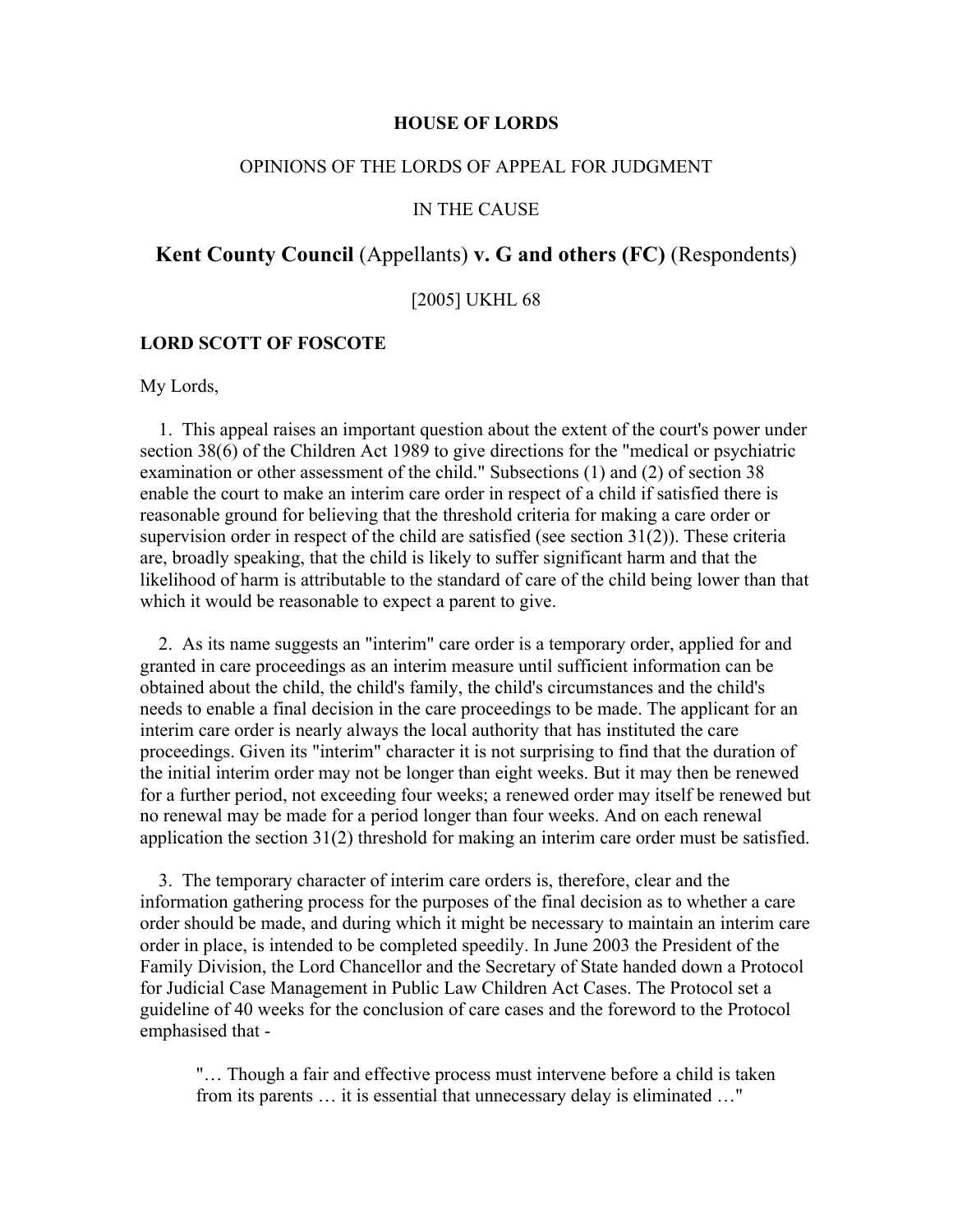The warning against unnecessary delay echoes the general principle expressed in section 1(2) of the Act. This is the context in which the intended scope of section 38(6) must be judged.

4. Section 38(6) provides that -

"Where the court makes an interim care order, or interim supervision order, it may give such directions (if any) as it considers appropriate with regard to the medical or psychiatric examination or other assessment of the child; but if the child is of sufficient understanding to make an informed decision he may refuse to submit to the examination or other assessment."

I have had the advantage of reading in advance the opinion that has been prepared by my noble and learned friend Baroness Hale of Richmond. I agree with her conclusion that this appeal should be allowed and with her reasons for that conclusion, and, if I may say so, have found her opinion particularly valuable for its survey of the background to the 1989 Act and its examination of the reasons why subsection (6) was included in the statutory scheme for interim care orders. I respectfully agree with her that the principal purpose of the subsection was to enable the court to control, and therefore be able to limit, the number and type of examinations or assessments that a child who had become the subject of care proceedings could be required to undergo. The subsection seems to have become, however, by judicial development a vehicle for achieving a much broader purpose. The issue on this appeal is whether that development represents a legitimate extension of the original statutory purpose or purposes of the subsection.

5. Lady Hale has set out in paragraphs 38 to 42 of her opinion the relevant facts of this case. I gratefully adopt and need not repeat them. I will use also the name, Ellie, that Lady Hale has, for the purposes of her opinion, attributed to the child who was the subject of the care proceedings.

6. It was not, I think, in dispute that the main purpose of the assessment in a residential unit at the Cassel Hospital, directed by the Court of Appeal for Ellie, her mother and her father, thereby reversing Johnson J's decision of 24 October 2003, was to ascertain whether by a continuing course of psychotherapy Ellie's mother could be sufficiently changed so as to be brought to a state in which it would be safe for her to have the care of Ellie. The local authority objected, as they had successfully done before Johnson J, to the making of this order. They said that the court had not power to give such a direction. The giving of directions for therapeutic treatment of a parent could not, they said, be brought within section 38(6). The Court of Appeal disagreed: [2004] 1 FLR 876. Thorpe LJ said, at para 48, that

"The essential question should always be, can what is sought be broadly classified as an assessment to enable the court to obtain the information necessary for its own decision?"

7. My Lords I am unable to accept that Thorpe LJ's question represented a correct formulation of the question an affirmative answer to which would open the door to an exercise of the section 38(6) power. I do not doubt that the proposed therapeutic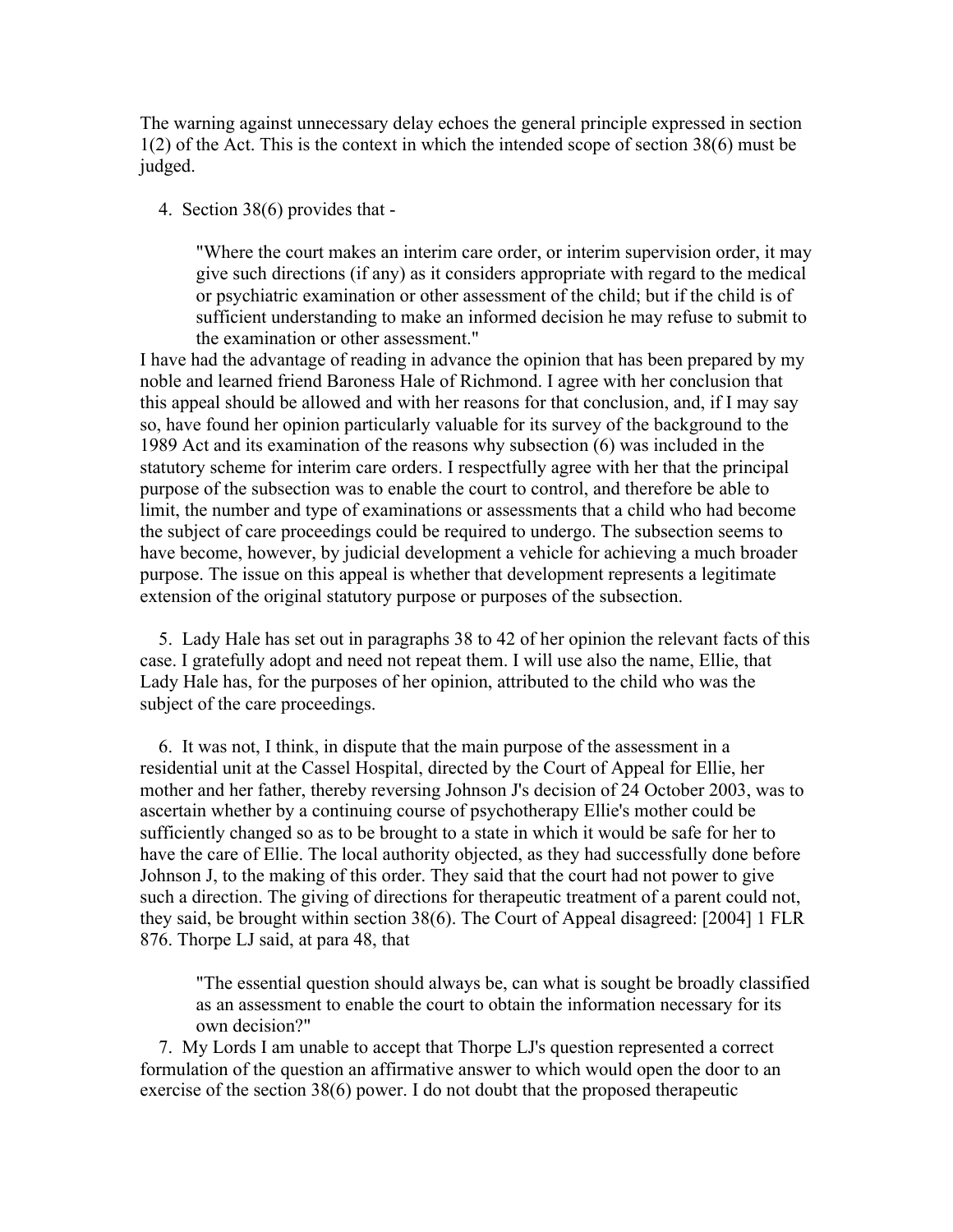treatment that the mother was to receive, and an assessment of its effect on her and of her ability to benefit from it, was likely to constitute very valuable evidence informing the court's decision as to whether or not a final care order in respect of Ellie needed to be made. Nor do I doubt that a continuing assessment of the relationship between Ellie and her mother in the light of the continuing therapeutic treatment the mother was to receive would be similarly valuable. But that is not enough, in my opinion, to open the door to an exercise of the section 38(6) power. Section 38(6) is contemplating an assessment of the child. True it is that any meaningful assessment of a child may need to be, or include, an assessment of the child with his or her parents, or otherwise in a family context. As Lord Browne-Wilkinson said in *In re C (A Minor)(Interim Care Order: Residential Assessment)* [1997] AC 489, 502

"… it is impossible to assess a young child divorced from his environment. The interaction between the child and his parents or other persons looking after him is an essential element in making any assessment of the child."

But, to come within section 38(6), the proposed assessment must, in my opinion, be an assessment of the child. The main focus must be on the child. In the present case the main focus of the proposed residential assessment was not on Ellie. It was on her mother. The assessment was not, for example, for the purpose of seeing whether or not Ellie and her mother had become satisfactorily bonded with one another. It was common ground by the time the case came before Johnson J that they had. Nor was it for the purpose of assessing her parents' behaviour towards her (c/f *In re C*). Nor was there any question about Ellie's health that needed to be assessed. What was to be assessed was her mother's capacity for beneficial response to the psychotherapeutic treatment that she was to receive. Such an assessment, no matter how valuable the information might be for the purposes of the eventual final care order decision, could not, in my opinion, be brought within section 38(6).

8. Mr Cohen QC, counsel for the respondents, relied very heavily on dicta from the opinion of Lord Browne-Wilkinson in *In re C*. At p 500 Lord Browne-Wilkinson said that

"Section 38(6) deals with the interaction between the powers of the local authority entitled to make decisions as to the child's welfare in the interim and the needs of the court to have access to the relevant information and assessments so as to be able to make the ultimate decision."

He added that it should be borne in mind that the court's function, in exercising its jurisdiction under the Act, was investigative and non-adversarial and at p 501 said this -

"The purpose of subsection (6) is to enable the court to obtain the information necessary for its own decision, notwithstanding the control over the child which in all other respects rests with the local authority. I therefore approach the subsection on the basis that the court is to have such powers to override the views of the local authority as are necessary to enable the court to discharge properly its function of deciding whether or not to accede to the local authority's application to take the child away from its parents by obtaining a care order."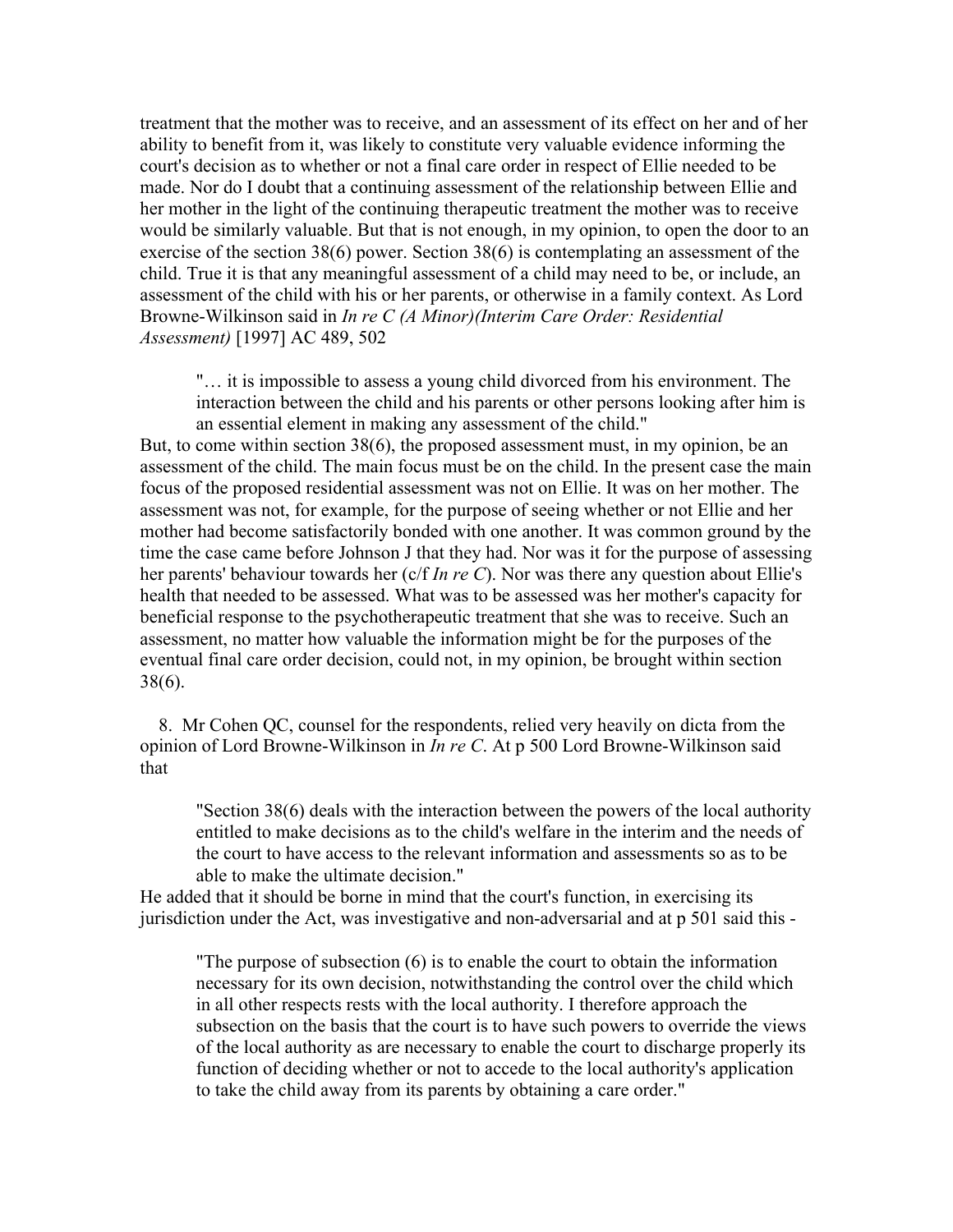It is important, however, to bear in mind that *In re C* was a case in which a very young child had sustained serious injuries while in the care of his parents, injuries that the parents were unable satisfactorily to explain. The issue was whether an assessment of the child and his parents at a residential unit could be directed under section 38(6). The manner in which the respective parents behaved toward the child, particularly in stressful situations, was to be the subject of the proposed in-depth assessment (see p 497). The focus of the assessment was the parents' behaviour towards the child and Lord Browne-Wilkinson's dicta should be read with that in mind. He cannot be taken to have intended that a direction for an examination or assessment could be made under section 38(6) whenever any information about a parent useful to the court in deciding whether or not to make a final care order could or might thereby be obtained.

9. The distinction between an examination or assessment where the focus is on the child and one where the focus is elsewhere has been drawn in a number of cases postdating *In re C. In re B*[1999] 1 FLR 701 was a case in which section 38(6) direction had been given. The court had directed that the parents of the child be offered therapeutic treatment which, it was hoped, would enable their child to be entrusted to their care. The Court of Appeal allowed the local authority's appeal. Thorpe LJ said that he had no doubt that counsel (Mr Munby QC, as he then was) was right in characterising the proposal "as essentially a programme of therapy for the parents with a view to improving their prospects of providing good parenting rather than a programme of assessment." (p 707).

#### He went on

"Essentially Dr Baker was offering a treatment programme that would address the parents' disabilities rather than a programme to assess anything in relation to the child …"

And Hobhouse LJ (as he then was) commented at p 712 that

"… there is a distinction to be drawn between matters which involve the child alone or the child/parent relationship on the one hand, and the parents alone on the other side. The former comes within the scope of the sub-section, the latter does not."

10. In *In re M (Residential Assessment Directions)* [1998] 2 FLR 371, 381 Holman J, after referring to Lord Browne-Wilkinson's conclusions in *In re C*, said this -

"… it does seem to me that both the words of the section and the language of Lord Browne-Wilkinson nevertheless impose some limits on the extent of the court's powers. They are limited to a process that can properly be characterised as 'assessment' rather than 'treatment', although no doubt all treatment is accompanied by a continuing process of assessment. And they are limited to a process which bona fideinvolves the participation of the child as an integral part of what is being assessed."

I agree with the learned judge's analysis.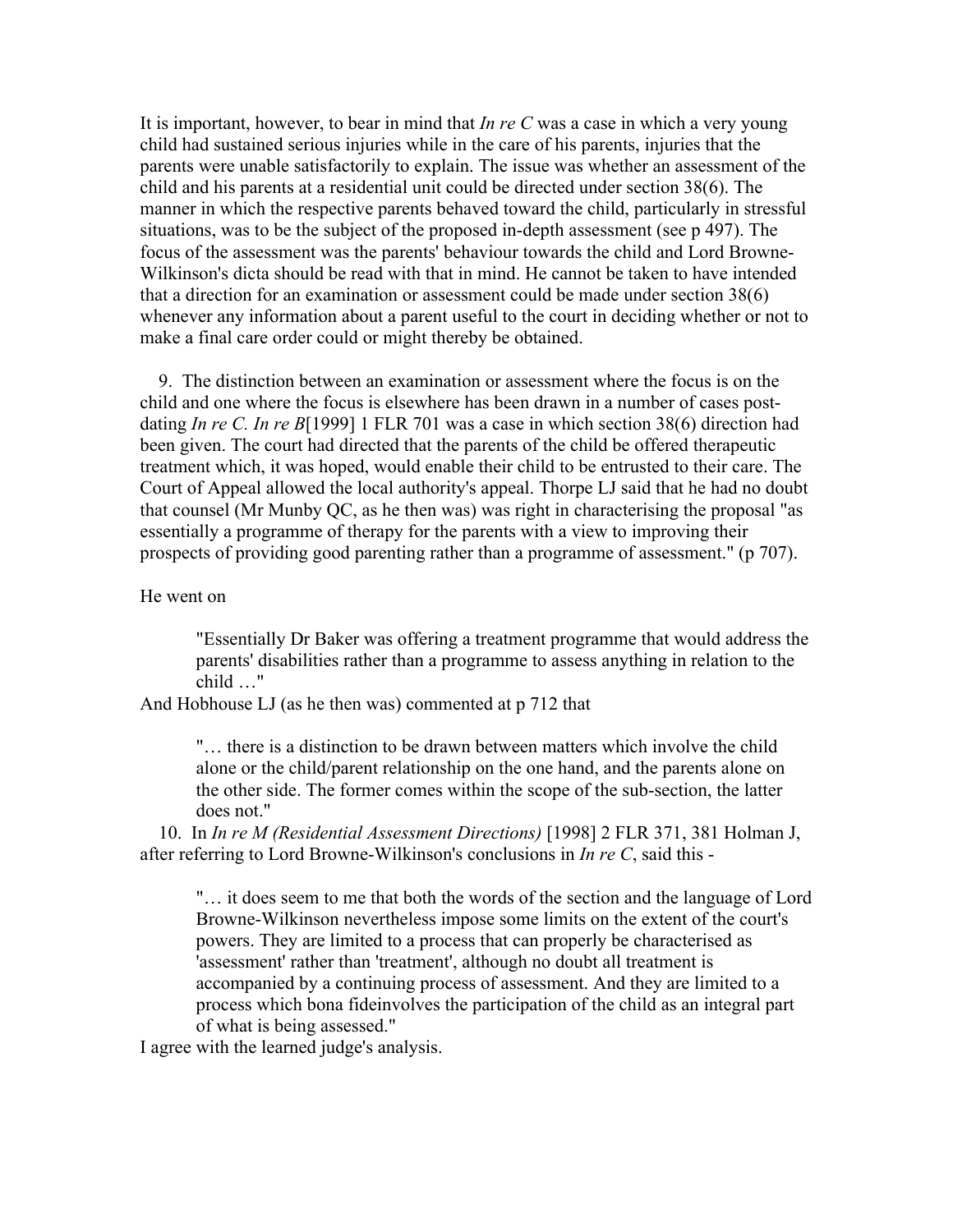11. Holman J's decision in *In re M* and the Court of Appeal decision in *In re B* [1999] 1 FLR 701 were reviewed by the Court of Appeal in *In re D (Jurisdiction: Programme of Assessment or Therapy)* [1999] 2 FLR 632. In this case the trial judge had made an order under section 38(6) directing a programme of treatment of a drug-dependant mother at a residential unit. The programme included supervision and assessment of the mother's care of the child but focussed on the mother's problems and her drug addiction. The Court of Appeal allowed the local authority's appeal against the order. Thorpe LJ repeated his opinion expressed in *In re B* that a programme might be an "assessment" even if there were an ingredient of ancillary therapy but that a programme which was substantially therapeutic would not fall within section 38(6) even if it involved some element of assessment (p 637C/D). Simon Brown LJ, as he then was, made the same point when he said that if the programme were "essentially one for treatment rather than one for assessment" it would fall outside the scope of section 38(6) (p 641B). I agree. On the other hand Auld LJ departed in my view from the statutory limits inherent in section 38(6) when he expressed the opinion that a section 38(6) direction for therapy to be offered to a parent could be justified if

"… therapy in the short term may assist in assessing whether further therapy may produce a relevant change for the better, and thus be a useful guide to the court when considering the future of the child at the full care stage." (p 640G-H) As it seems to me such a direction would lack the degree of focus on the child that section 38(6) requires.

12. Another case to which I should refer is *In re B (Interim Care Order: Directions)* [2002] 1 FLR 545. The local authority applied for an interim care order immediately the child, B, was born. A proposal was made for the mother and child to move from the maternity hospital to a residential placement at Beacon Lodge which, as I understand it, is a mother and baby home which provides help in improving parents' child care skills. But the local authority was not prepared to agree to this placement and the judge did not give a section 38(6) direction. The Court of Appeal allowed the appeal and gave the direction. Thorpe LJ, at para 24, said this about the proposed programme at Beacon Lodge :-

"… one objective is to prepare women residents for independent motherhood by a process of advice, instruction and education. The assessment is ongoing and subject to continual review. Throughout assessment the mother will be made aware of areas of concern through regular key worker sessions in addition to normal contact with staff. The assessment focuses on the parents' ability to learn and develop adequate skills and, where appropriate, independent living skills would be taught. Whilst the main focus of the work is the child, it is recognised that it is frequently the needs of the mother which must be addressed in order to meet the needs of the child."

This passage, in my respectful opinion, illustrates the problem that is produced by trying to give section 38(6) a function that falls outside the statutory purpose. The learned Lord Justice refers to the focus of the assessment being on the parents' ability to develop their parenting skills but then goes on, inconsistently in my opinion, to say that the main focus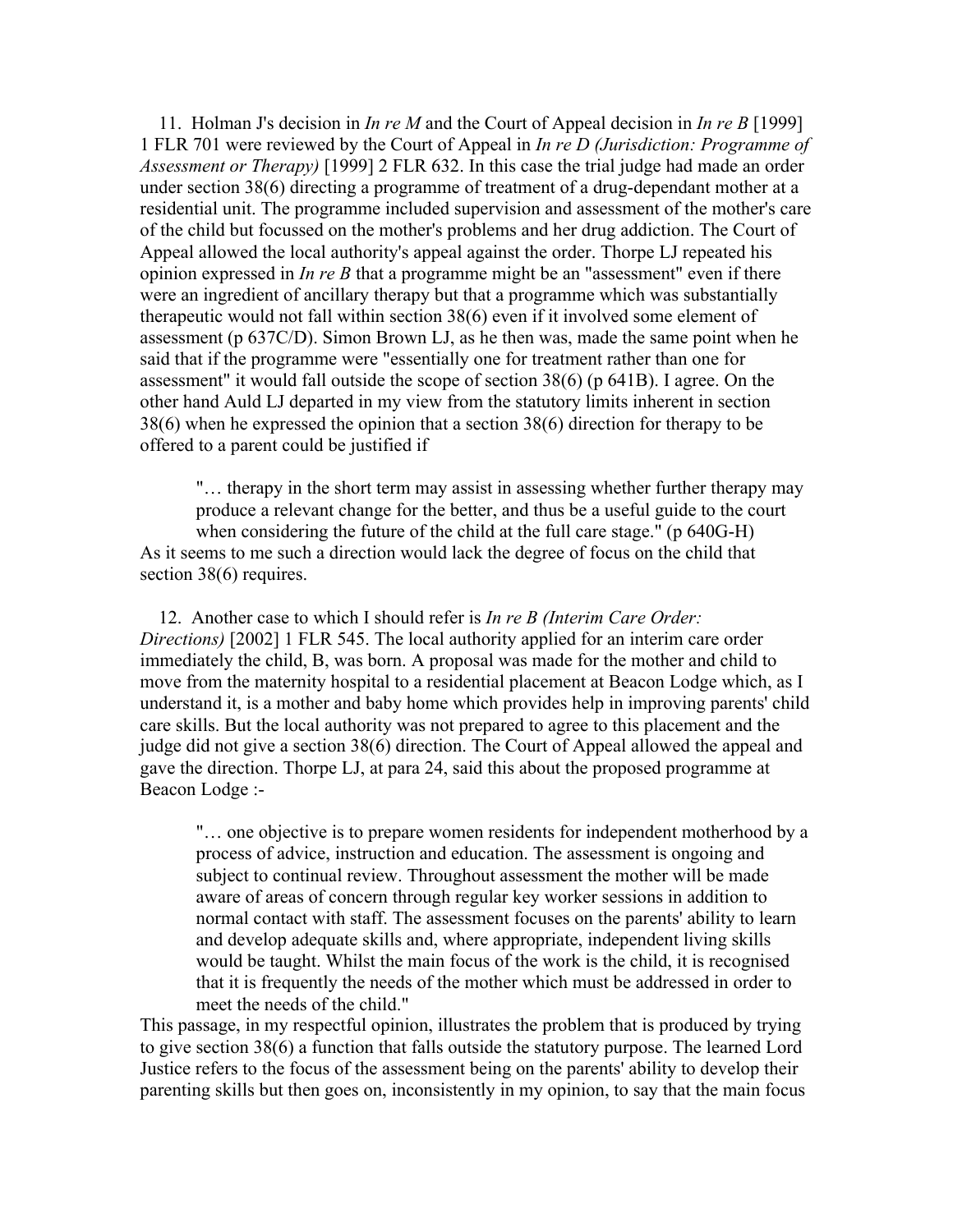of the work is the child. It is, of course, true that the end purpose of the work was to provide the child with good, or better, parents. But an assessment of the success of the programme in improving the parenting skills of the parents could not, in my opinion, be described as "an examination or assessment of the child". Thorpe LJ went on to refer to "an assessment of the attachment between mother and child and also of the capacity of the mother to respond to professional concerns" (para 25). As assessment of the former sort can, I agree, often be regarded as an assessment of the child for section 38(6) purposes, but, in my opinion, an assessment of the latter sort cannot.

13. Buxton LJ, in the same case, said, at para 36, that the court was given -

"a very broad and generous power of determination in deciding what is appropriate and what is not appropriate in respect of the assessment of the child in the interim period."

That is no doubt true but a prior question is whether what is proposed is capable of being described as "an assessment of the child". What was proposed for the mother at Beacon Lodge was, in my opinion, not capable of being so described. It lacked the degree of focus on the child that section 38(6) requires.

14. The Cassel Hospital report dated 26 September 2003 contains a number of passages which make clear the purpose of the continuing residential programme for Ellie and her parents that Johnson J at the eventual hearing on 22 October declined to direct but that the Court of Appeal did direct. Paragraph 2 of the report refers to the Cassel's "strong recommendation that rehabilitation should be offered for this family." Paragraph 3.1 ends with the conclusion that

"Much work still needs to be done in developing [the mother's] capacity to care and for the couple to develop their relationship enough to create a safe environment for [Ellie]."

Paragraph 3.2.1 ends, first, with the "conclusion" that

"[The mother] has begun to show that she can be more in touch with her thoughts and feelings and accept responsibility for them. However this shift is recent and requires more therapeutic work before she could produce the good mothering she so much wants to give [Ellie] … [She] has to understand and manage her cognitive difficulties in such a way that she does not arouse excessive frustration and criticism in others."

and, finally, with the following "Recommendation" :-

"The therapist recommends that [the mother] is given the opportunity to continue the therapeutic work started so that, with appropriate support, she and her partner can have the chance to parent [Ellie] and any future children."

It seems to me clear that the main purpose of the proposed programme was therapy for the mother in order to give her the opportunity of change so as to become a safe and acceptable carer for Ellie. This purpose, in my opinion, does not come within section 38(6) notwithstanding that the results of the programme would be valuable and influential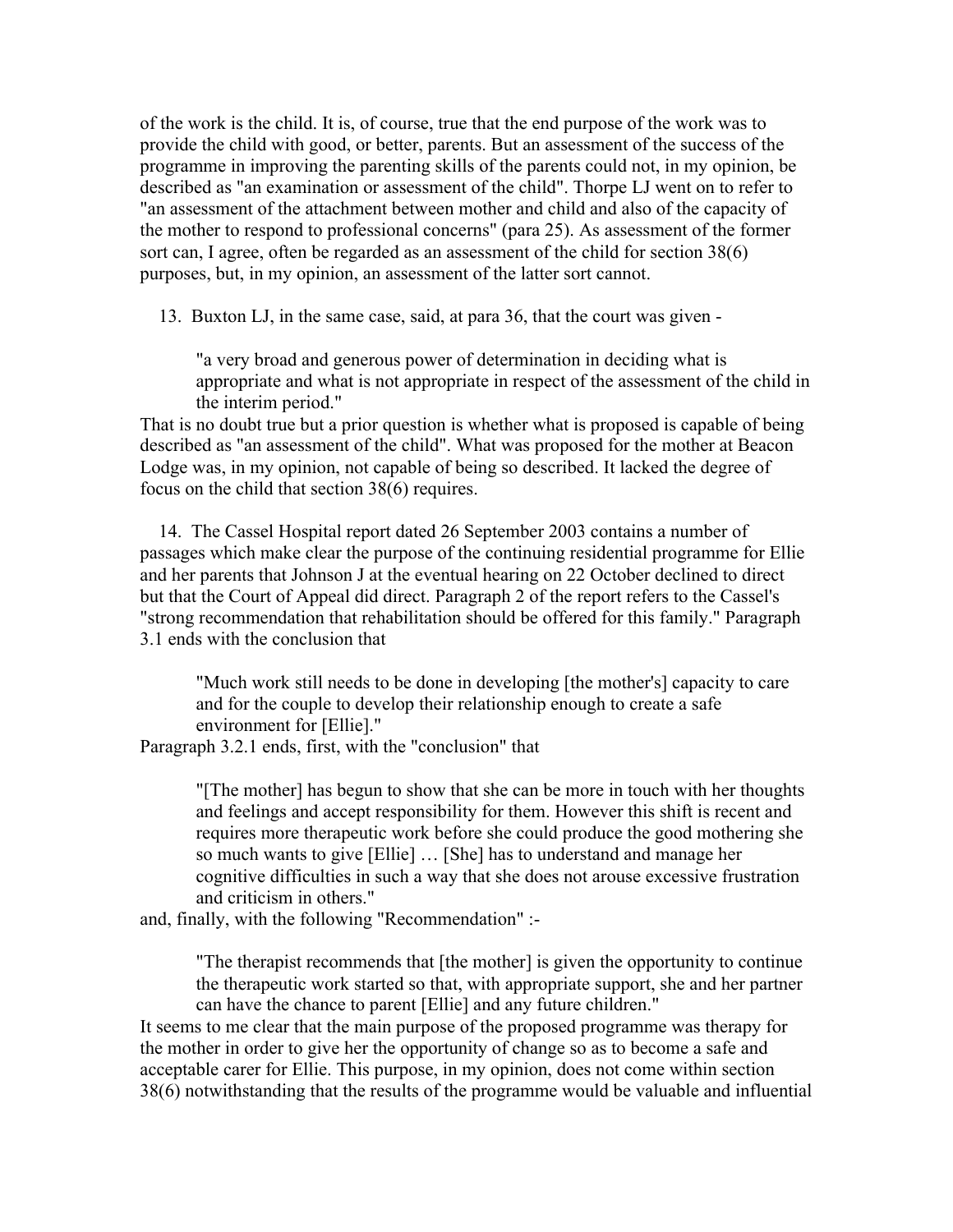in enabling the court to decide whether a care order in respect of Ellie should be made and that if the purpose were to be achieved it would very greatly benefit Ellie.

15. The Cassel report of 26 September 2003 had failed to answer certain specific questions to which Johnson J had sought answers. So by an order made on 2 October 2003 the hearing was adjourned to 22 October with a direction that the family were to remain at the Cassel Hospital until then. One of the problems that had arisen related to the funding of the family's continued residential assessment at the Cassel. The order recited that the Kent County Council had agreed in principle that it would be appropriate for the family to undergo treatment at the Cassel Hospital for a further four months with a view to implementing a rehabilitation in the community plan but that the Council were unwilling to commit themselves to funding the proposed treatment. The order invited West Kent NHS and Social Care Trust (the NHS Trust) to file a statement setting out their decision about funding the proposed treatment. The matter was then to be reconsidered on 22 October 2003.

16. At the adjourned hearing before Johnson J on 22 October the question whether the programme of treatment and assessment at the Cassel Hospital should continue was addressed. The court had before it a further report, dated 15 October 2003, from the Cassel. This report, like the report of 26 September, was prepared by Dr Roger Kennedy. It made the point that "in clinical terms, there is little distinction between assessment and treatment" and went on to say that

"The rehabilitation of such difficult families involves ongoing assessment in a way that is quite distinct from ordinary kinds of treatment; because the risks are potentially high and because the kind of work is very difficult; in order for rehabilitation to succeed, there has to be ongoing assessment at each of the various stages. It is not that easy to distinguish assessment from treatment, as such. There needs to be an assessment of sustainability of change" (p 4 of the report).

17. The good sense of what Dr Kennedy says is not challenged but an "ongoing assessment" for the very laudable and socially important purpose of rehabilitating "difficult families" cannot, in my opinion, be brought within section 38(6). That subsection has a much more limited purpose.

18. Johnson J, in his judgment, delivered on 24 October, referred to the Cassel Hospital reports and said that what was proposed fell very clearly on the side of therapy rather than assessment and that accordingly he had no power to give the section 38(6) direction that was sought. I think he was quite right. The main focus of the proposed programme was to improve the suitability of the mother as a responsible carer of Ellie. That falls outside the ambit of section 38(6).

19. The Court of Appeal reversed Johnson J's decision. Thorpe LJ said, in paragraph 33, that the totality of Dr Kennedy's evidence did not support the judge's conclusion on the scope of the court's powers under section 38(6). He went on -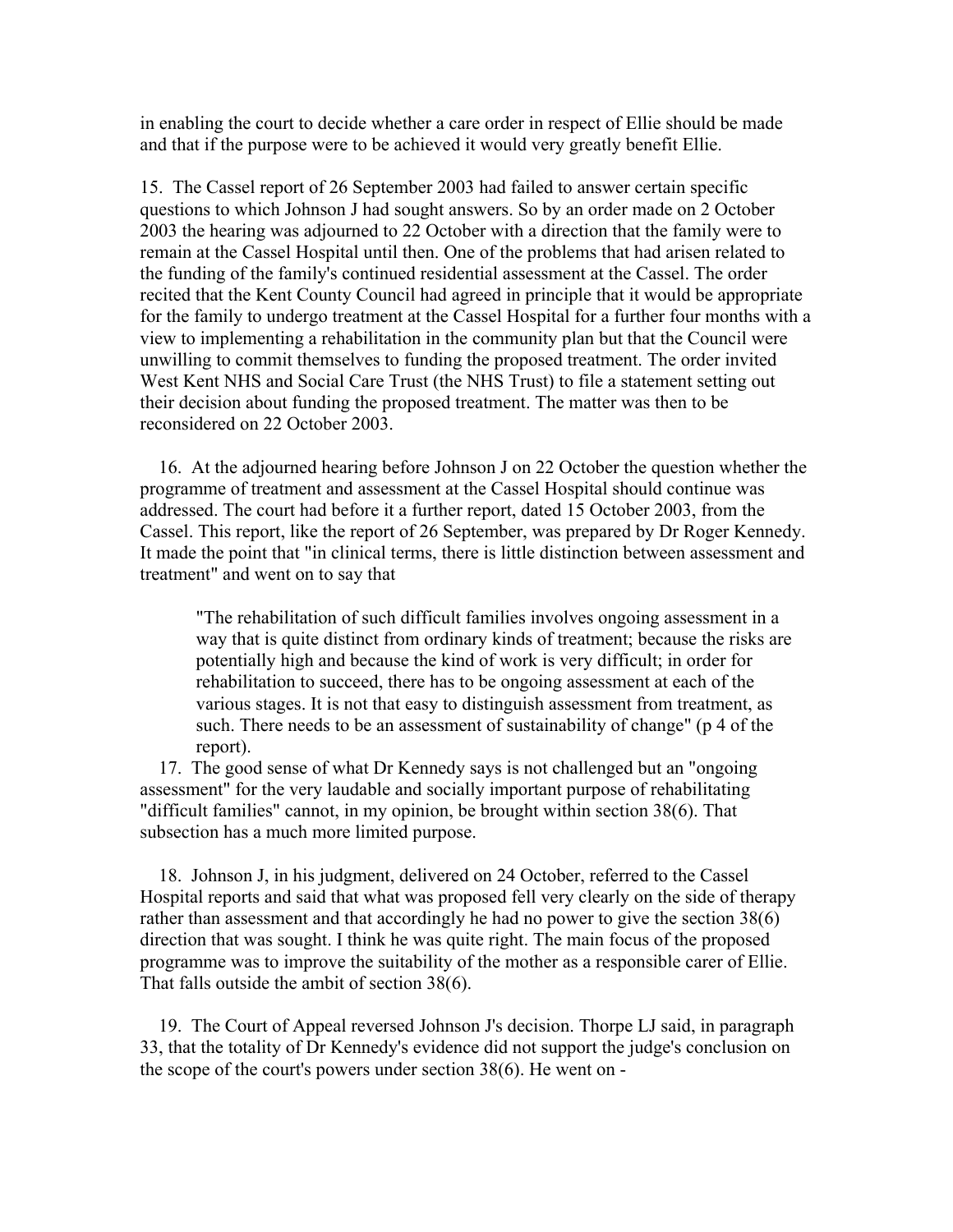"The question was not whether what was proposed amounted to treatment but whether what was proposed, even if involving treatment, could still be described as an assessment …"

I disagree. The question, in my opinion, was not whether what was proposed could be described as an assessment but whether it could properly be described as an assessment of Ellie. The distinction between treatment and assessment may, as Dr Kennedy had said, be an unreal one in the context of a programme of continuing treatment and assessment. But the distinction between treatment of the mother and an assessment of the progress of that treatment on the one hand and an assessment of Ellie on the other hand is a real one. A programme focussed on the treatment and improvement of the mother and her parenting skills cannot, in my opinion, be regarded for section 38(6) purposes as an assessment of Ellie.

20. I want to add a word or two about the funding implications of section 38(6) directions. The statute does not identify on whom the cost of compliance with the directions is to fall. The effect of an interim care order is that for the time being the local authority becomes in loco parentis to the child. It is natural, therefore, to suppose that a direction by the court under section 38(6) for an examination or assessment of the child would have to be funded by the local authority or, to the extent that the costs can be treated as costs of the litigation, the costs could be apportioned between the parties by a costs order. But where there is a direction not simply for an examination or assessment of the child but for an assessment at a residential unit of the whole family, both parents and the child, or, perhaps in some cases, other very young children of the family as well, the responsibility of the local authority seems to me much less clear. Was section 38(6) really intended to enable the court to place the local authority under an obligation to fund a residential programme for the parents and child extending for many months? And the problem becomes, to my mind, the more stark where the main purpose of the programme is to provide treatment to one or other, or both, of the parents so as to improve their parenting skills. From where does the court derive its power to oblige the local authority to fund treatment for the parents? One would ordinarily expect that if medical or psychiatric treatment of a parent had to be funded it would be funded by the local NHS Trust. This, I am sure, was what was in Johnson J's mind when he issued the invitation in his order of 25 October to which I have referred. It was an *invitation* that he issued. It would be impossible to suggest that the court had had power under section 38(6) to *direct* the NHS Trust to fund the programme of therapy for Ellie's mother.

21. Reference was made by Lord Browne-Wilkinson in *In re C* [1997] AC 489 to the investigative nature of the court's jurisdiction under the 1989 Act. A court discharging an investigative function can, I would suppose, direct one or other of the parties to supply particular information that is available to that party and would assist the court in reaching its decision. But whether the court's investigative function can enable it to require a local authority applicant in care proceedings to fund a course of treatment of the child's parent in order to obtain information useful to the court in reaching its final decision is another question. The cost of obtaining information or evidence likely to be useful for that purpose can, perhaps, be regarded as part of the costs of the litigation. So it might, perhaps, be possible for the burden of the funding, or some part of that burden, to be cast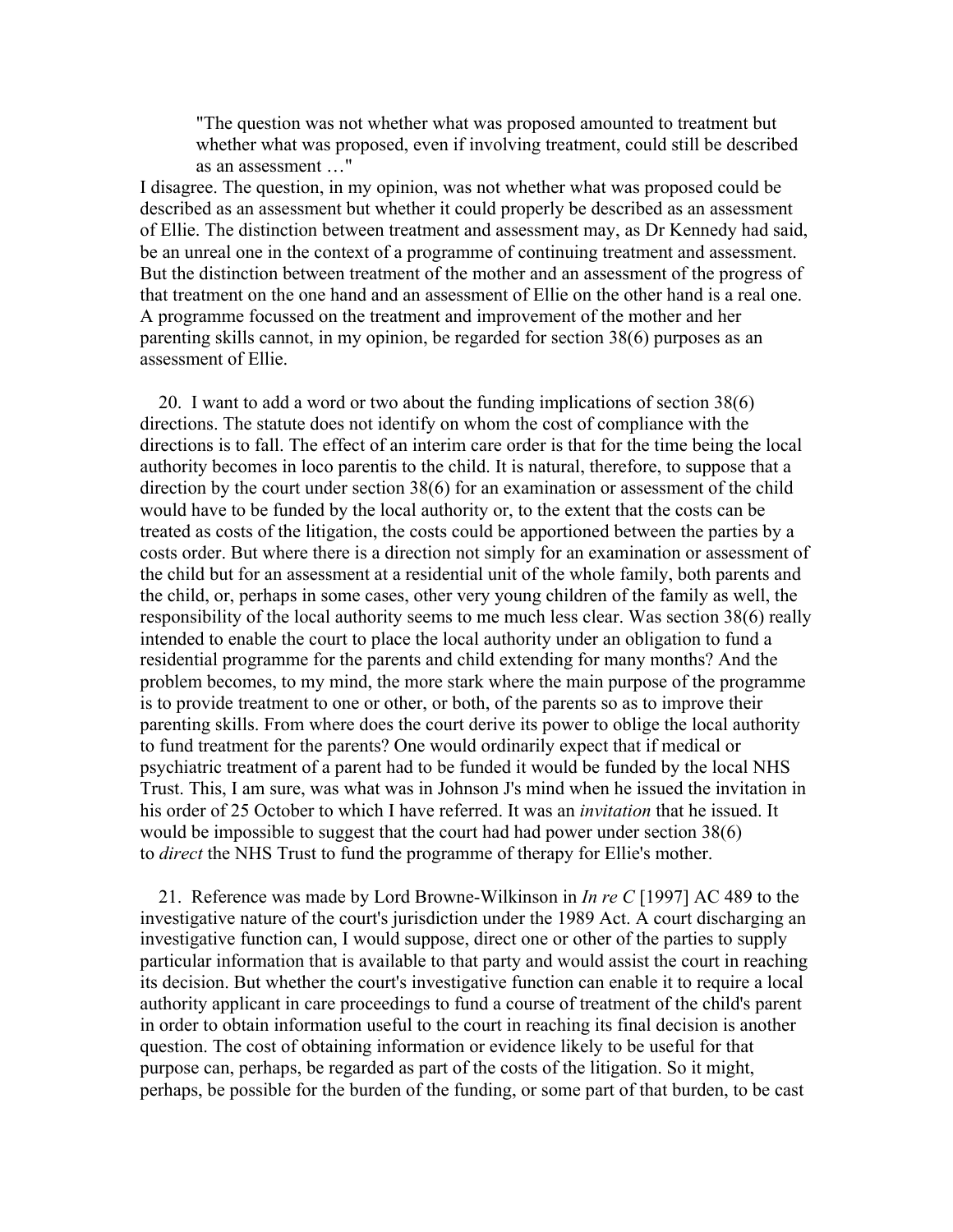upon the Legal Services Commission ('the LSC') supporting the parent or parents in question (see the discussion of this matter by Ryder J in *Lambeth Borough Council v S and Others* [2005] EWHC 776 (Fam). These funding difficulties were raised with counsel in the course of the hearing before your Lordships but none had any clear answer to the problems. There probably is no clear answer that can be given.

22. However, following the conclusion of oral argument on this appeal counsel for the respondents made some further written submissions to your Lordships regarding the funding of residential assessments by the LSC from the Community Legal Fund. It appears that on 8 November 2005 the Children and Families Team at the LSC prepared a position statement regarding the extent to which the LSC would be prepared to contribute to such funding. The statement makes clear, first, that the LSC will *not* fund any element of treatment, therapy or training within a programme of assessment but, secondly, subject to that *will* fund the costs of an assessment, or a proportion thereof either agreed between the parties or determined by the court. So if the assessment involves no element of treatment etc the LSC will fund the whole cost of the programme, including accommodation and subsistence expenses.

23. It seems to me that the funding problems which the LSC's position statement is addressing provide some indication that the use made of section 38(6) in some of the cases to which I have referred, and in particular by the Court of Appeal in the present case, went beyond the purpose for which section 38(6) was intended and was not a legitimate use of the subsection. The funding of the Cassel Hospital programme might have been voluntarily undertaken by the Council or by the NHS Trust or by the LSC. In the case of each of them a refusal could, subject to the essential control that the need to obtain the court's permission constitutes, have been challenged by an application for judicial review. And, if the application were successful, the proposed funder would have to think again. But if a programme of therapy for a parent with a view to improving his or her parenting skills, with or without continuous assessment of his or her progress, falls outside the scope of section 38(6), my present opinion, necessarily provisional as we have not had the advantage of full argument on the issue, is that the court would have no power to direct the local authority, or any other potential funder, to undertake the funding of the programme and that the LSC's statement of 8 November 2005 correctly reflects the legal position.

24. Finally, I must refer to the submissions based on the Human Rights Act 1998 that were made on behalf of the respondents. There is no dispute but that both Ellie and her parents have the right under article 8 of the Convention to "respect" for their "family life". Mr Cohen QC submitted, as I understood it, that this right placed the state, and the County Council as an emanation of the state, under a positive obligation to provide for Ellie's mother to have the benefit of the proposed therapeutic and assessment programme at the Cassel Hospital in order to provide Ellie and her family with the optimum chance of being able to live together as a family. He submitted that if section 38(6) were to be given a scope that did not extend to a direction that that programme be offered it would have deprived Ellie's parents, and would deprive other parents in a similar position, of the chance to demonstrate that fundamental changes could be made within the necessary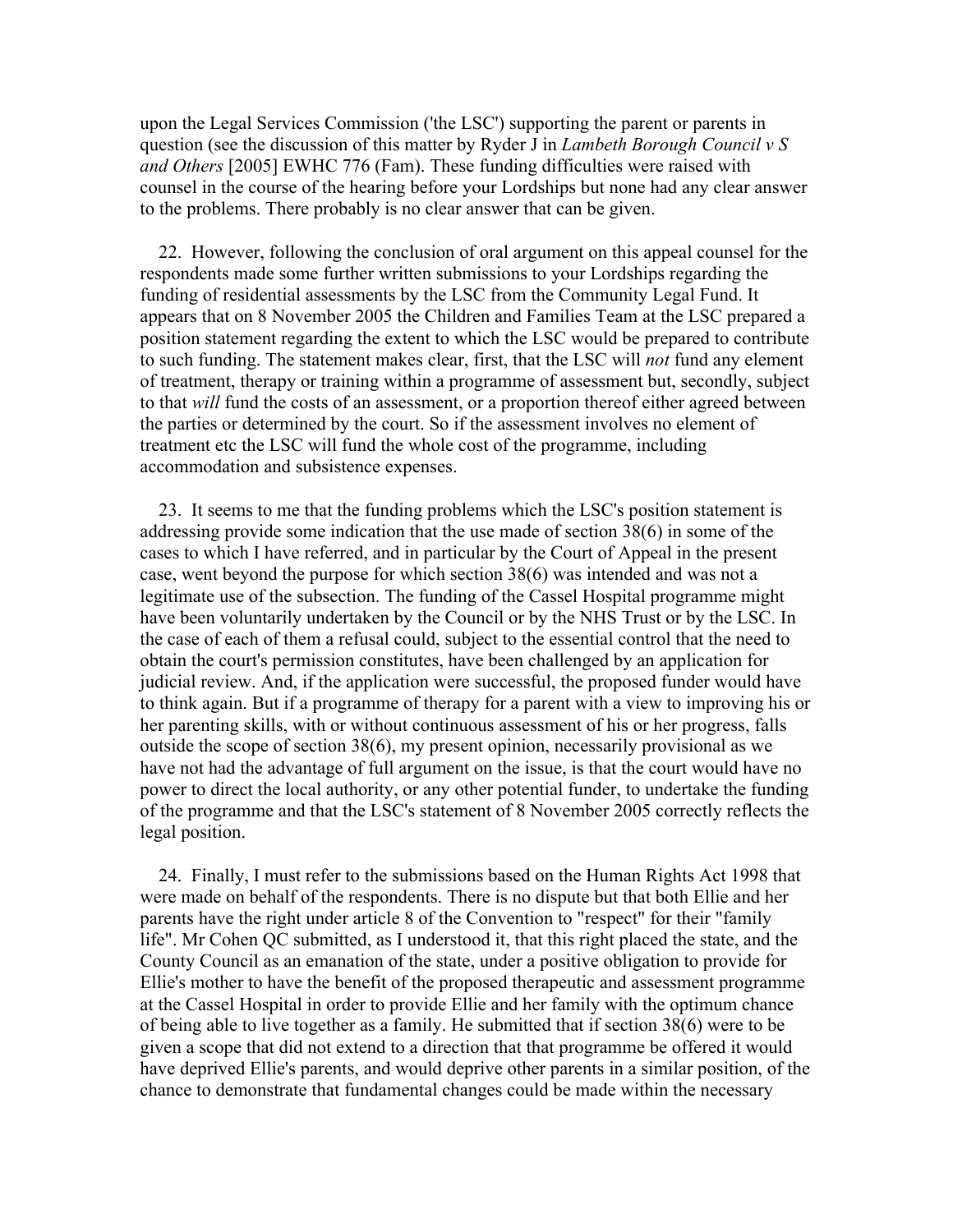timescale so that it would be safe for them to parent their child. That may be so but the proposition that the refusal of the court to make that direction, or the unwillingness of the Council, or, for that matter, the NHS Trust or the legal aid authorities, to fund its implementation, would have constituted a breach of Ellie's or the parents' article 8 rights cannot, in my opinion, be accepted. There is no article 8 right to be made a better parent at public expense.

25. For all these reasons, as well as those given by Lady Hale, I would allow this appeal. The parties have agreed that there be no order as to costs.

### LORD CLYDE

My Lords,

26. I have had the opportunity of reading the speech which my noble and learned friend Baroness Hale has prepared. I agree with it and for the reasons there expressed would allow the appeal.

27. Plainly a broad and purposive construction is appropriate for section 38(6) of the Children's Act 1989. Thus the phrase "of the child" is to be understood as meaning the child in the context of his or her family, so that the investigation may extend to considering the capacity of a parent to care for the child. But whatever the range of the investigation it must still qualify as a "medical or psychiatric examination or other assessment" of the child.

28. The purpose of the subsection is to enable the court to receive guidance for the making of a decision on the application for a care order. That includes the matters on which it has to be satisfied under section 31(2). The investigation with regard to which the court may give directions appears from the statute to be focused on the current state of affairs. That can be seen in the use of the present tense in section 1(3) (e) and (f). It may include an understanding of the present capacity of the parent to overcome any present deficiency. So to an extent it may look to the future, but only as a matter of a current forecast. What does not seem to be envisaged is any continuing assessment over a period of months to follow the progress, if any, of the parent in improving his or her capacity to give proper care to the child or in reducing the risk to the child which led to the interim care order being sought at the outset.

29. That point is in my view supported by the intention of the statute that the process of examination or assessment should extend only over a relatively short period. The general approach is stated in section 1(2). The life of an interim assessment order under section 38 is only eight weeks with extensions of only four weeks. Under section 32(1) the court must draw up a timetable with a view to disposing of the case without delay. Correspondingly relatively short periods are envisaged for investigations in section 37(4) and for child assessment orders under section 43(5). It seems from the statute as if the process for obtaining care orders was intended to be rapid and usually to extend over no longer than some two or three months.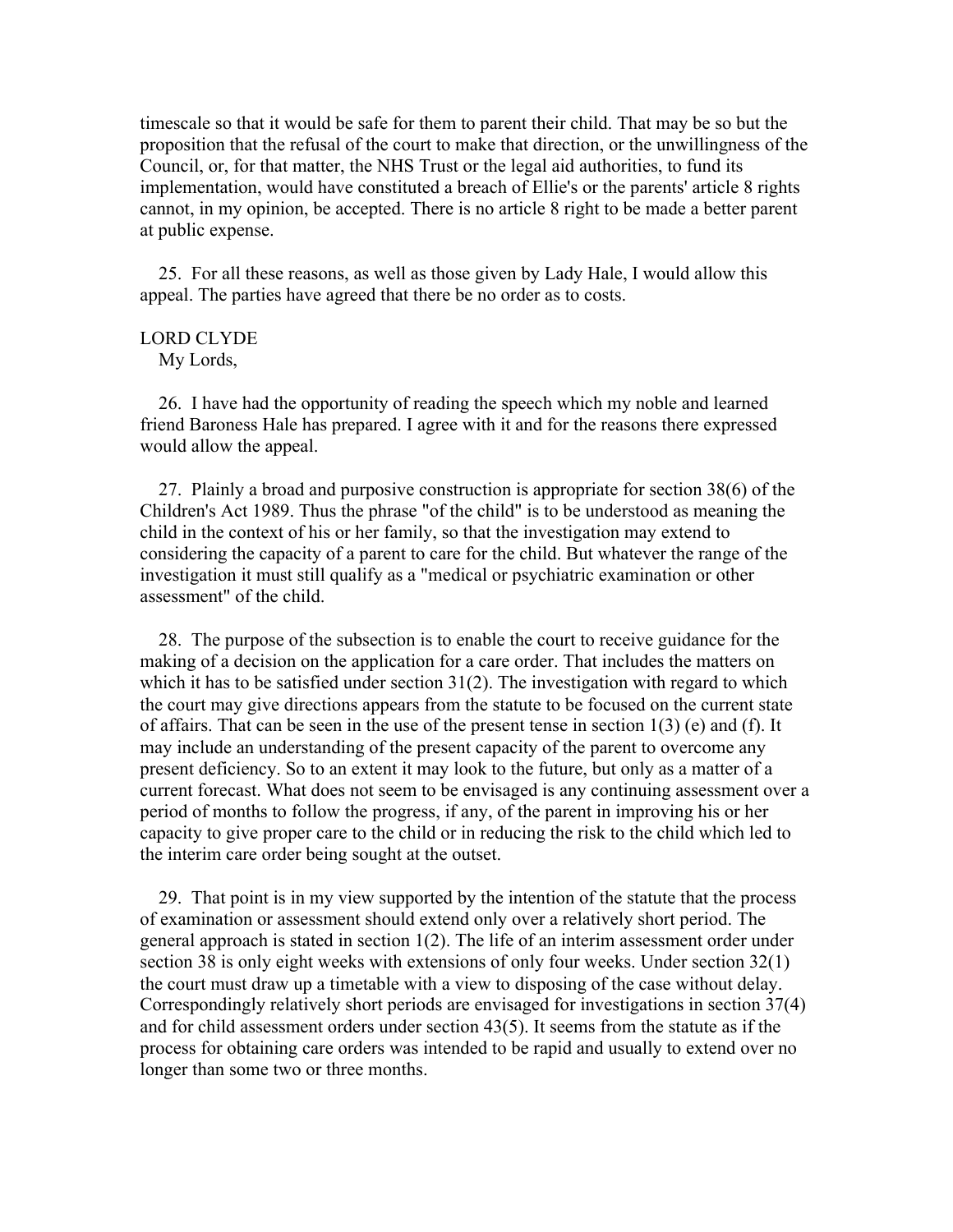30. It may be tempting to suppose that the court should remain in control of the future management of the child. But while the regime introduced by Part IV of the Act gives the court power to make care orders and supervision orders it leaves the management of a child who is in care to the local authority. On the grant of a care order, whether interim or final, the local authority not only has a duty under section 33(1) to receive the child into its care but it also under section 33(3) assumes parental responsibility for the child. The court may not assume the mantle of responsibility which by its own order has been laid upon the shoulders of the local authority. In the present case the decision whether the course of treatment should be carried out in the Cassel or in the community was a matter for the parental responsibility of the local authority.

31. Plainly a distinction can be made as matter of language between what constitutes an assessment and what constitutes treatment. Moreover the two may co-exist. An institution directed to make an assessment may incidentally commence some form of treatment, if only to assess whether the case is susceptible to treatment. Treatment will often be accompanied by some form of assessment of the degree of success or failure as the treatment progresses. But without engaging in the terminological distinction it should be enough to recognise that the jurisdiction of the court is confined to obtaining information about the current state of affairs, including perhaps a forecast of what future progress might be possible, and does not extend to a continuing survey of the effects of treatment. Such a continuing oversight might, if the treatment is successful, lead to the termination of a care order, but it does not form part of the court's responsibility in deciding whether or not to impose such an order.

32. Having received the results of the examination or assessment which has been made under section 38(6) the court has then to decide how to dispose of the application for a care order. There may be occasions where there is a sound justification for prolonging the interim care order. But I do not read the statutory provisions as envisaging that the process can be prolonged by repeated interim orders, especially if they are granted as matter of administrative procedure and not of judicial decision. It is for the court to ensure that the application is processed without delay so that a decision can be reached whether or not the parental responsibility should as matters stand remain on the local authority or whether the continuation of such a position is not necessary for the safety of the child.

33. The granting of directions under section 38(6) is a matter of discretion for the judge and in exercising that discretion financial considerations may be relevant. But the costs involved should be nothing near the kind of expenditure which was in issue in the present case where the work involved the ongoing treatment and assessment of the mother over a period of months. Moreover when the respective responsibilities of the court and the local authority are correctly understood it does not seem to me that any issue of human rights arises.

### **LORD WALKER OF GESTINGTHORPE**

My Lords,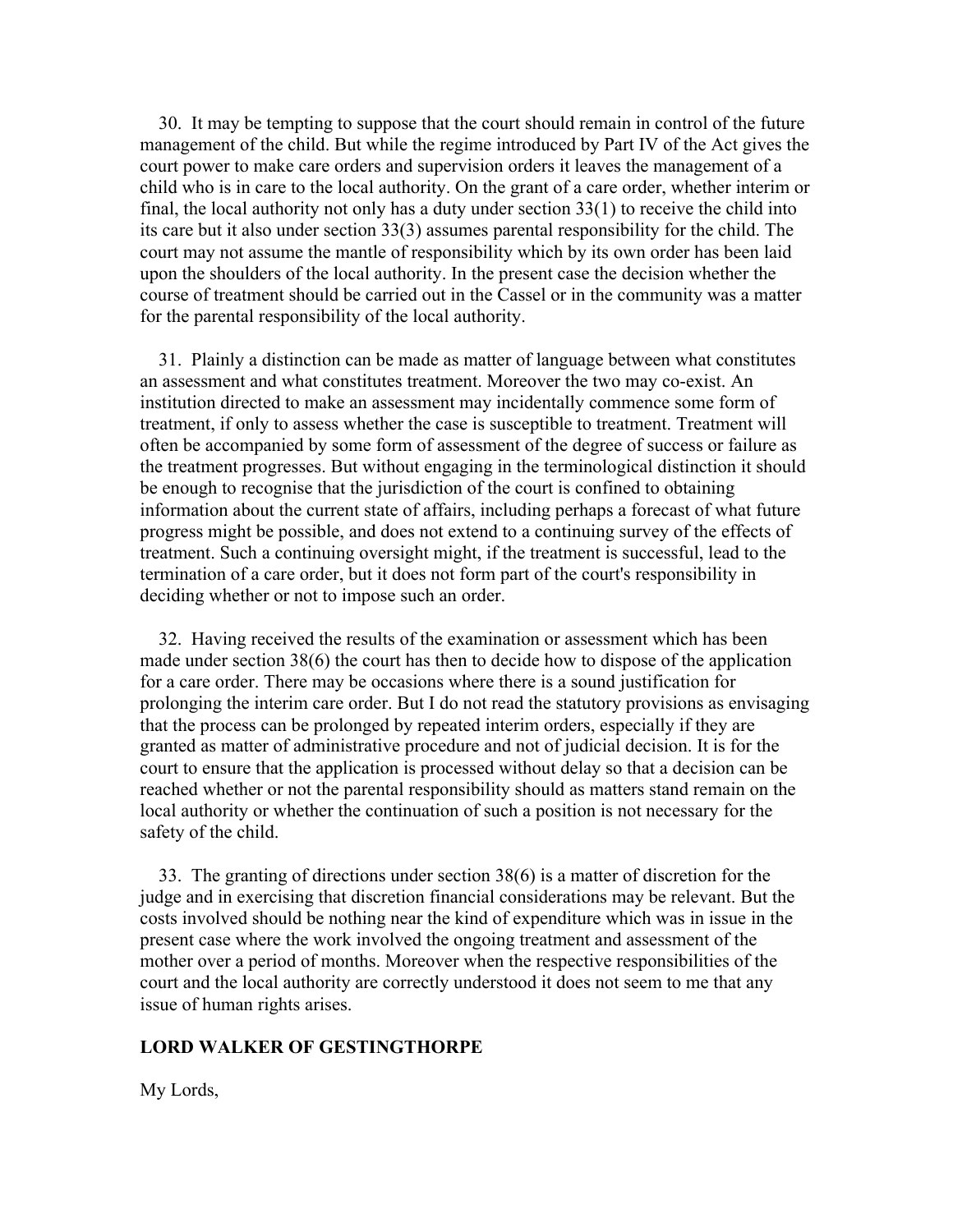34. I am in full agreement with the opinion of my noble and learned friend Baroness Hale of Richmond, which I have had the privilege of reading in draft. For the reasons given in her opinion I would allow this appeal and make the order which she proposes.

### BARONESS HALE OF RICHMOND

#### My Lords,

35. The Cassel Hospital in Richmond, Surrey, is 'an NHS institution dedicated to the assessment and treatment of severely disturbed adults, young people and families who come from all over the United Kingdom' (Families Service Information Pack). The Families Service deals with a small number of multi-problem families where there has been a severe risk to a child's wellbeing. Assessment and treatment involve a challenging combination of psychoanalytic psychotherapy and psychosocial nursing. Not surprisingly, this takes time. After an initial phase of residential assessment, normally lasting for eight weeks, a family may move on to a three phase programme of rehabilitation. Not surprisingly, this is expensive. Because of its special reputation as a centre of excellence in this difficult field, families are referred from outside the West London area. Not surprisingly, their own local health or social services authorities may be reluctant to pay.

36. The legal issue before us is at first sight a comparatively simple one. In what circumstances may a court direct a local social services authority to pay for a family's admission to the Cassel hospital under section 38(6) of the Children Act 1989? This reads:

"Where the court makes an interim care order, or an interim supervision order, it may give such directions (if any) as it considers appropriate with regard to the medical or psychiatric examination or other assessment of the child; but if the child is of sufficient understanding to make an informed decision he may refuse to submit to the examination or other assessment."

37. Most of the extensive case law about this provision concerns the Cassel, but there are many other residential family centres and other resources around the country which specialise in the assessment and treatment of families with severe problems. Courts and everyone else involved in the sensitive and difficult work of protecting children from harm may be anxious to make use of their services in the hope that the drastic step of permanent separation of child and family can be avoided. The issue of general importance underlying the simple issue in this case is the proper division of responsibility between courts and local authorities in the protection of children.

### *The facts*

38. The history of this family demonstrates only too well the complexity of the problems. I shall change all their names. The mother was born on 14 January 1979. She had her first child, John, on 13 September 1996, when she was still aged 17. Her relationship with John's father, Leslie, did not last long. Her next child, Richard, was born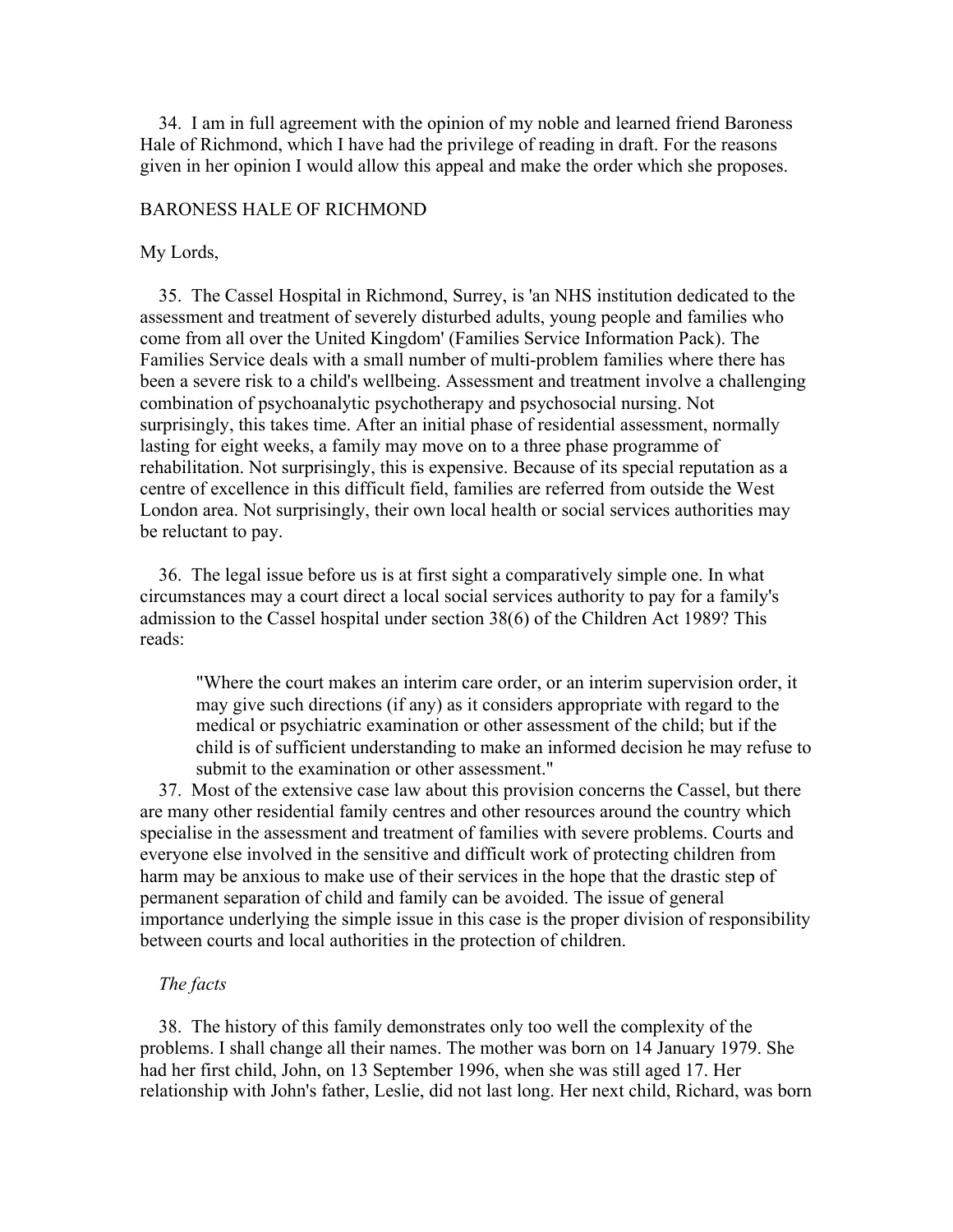three months prematurely on 27 December 1998. After spending three months in hospital, he was discharged into the care of his mother and his father, Liam. Three months later, on 13 June 1999, Richard died of multiple non-accidental injuries. Care proceedings were brought to protect the first child, John, who was not yet three. The judge, Hogg J, was unable to decide which of Richard's parents was responsible for his death. She held that either could have caused the injuries and that the mother had not told the authorities all she knew about it. (Her decision was unsuccessfully appealed to the Court of Appeal: see [2001] 1 FCR 97.) The case came back before Johnson J, who decided that the mother presented too great a risk for John to be returned to her, despite the good relationship between them. He was therefore placed with his father, Leslie. (That decision was also unsuccessfully appealed: see [2001] 1 FLR 872.) The mother then formed a new and much more promising relationship with the present father. Their daughter, Ellie, was born on 8 May 2003.

39. Because of the history, the local authority initiated care proceedings a few days later. At that stage, their care plan was to remove Ellie from her parents and place her for adoption with another family. However, they were persuaded to agree to a six to eight week period of assessment at the Cassel. An order directing this was made on 12 June 2003 and the family moved in on 23 June 2003. Ellie had throughout been looked after by her mother, who was breast-feeding her. A letter of instruction to the Cassel was agreed between the parties. Prime among the ten questions asked of them was to obtain an account of what had happened to Richard, an explanation for any inconsistencies between this and previous accounts, and an assessment of the mother's acknowledgement of and insight into the events which had led up to his death. The matter came back to court on 14 August 2003. The Cassel recommended a further six week assessment. This was opposed by the local authority because little if anything had been done to address those first three vital questions. Johnson J was persuaded to direct a further six to eight week period of assessment, at that stage making it clear that it would be the last.

40. During that period, the mother did begin to address the issues surrounding Richard's death and her emotional neglect of him. Dr Van Rooyen, a clinical psychologist instructed by the local authority, recommended continued individual and group psychotherapy for the mother, ideally in a residential setting where she could continue to care for her daughter, but otherwise in the community, while Ellie lived with her paternal grandmother and the mother visited for most of every day. The Cassel report strongly recommended that the family be offered rehabilitation, with intensive psychotherapy for the mother, which could best be done in a residential setting because of the nature of the anxieties involved and the risk to the child. At that stage, they envisaged a further six to nine months' in-patient treatment in the Cassel. But at a directions hearing on 2 October, this was reduced to four months, to which the local authority agreed in principle subject to funding. The mother was then seen by Dr Hirons, the consultant psychotherapist to the local NHS and Social Care Trust. Dr Hirons did not feel that the severity of the mother's mental health needs was such that she needed in-patient treatment. The Trust would not therefore be able to fund a further period at the Cassel. They would be able to consider a long term therapeutic plan and offer some psychotherapy in the meantime. The local social services authority were also unwilling to fund a further period at the Cassel. Their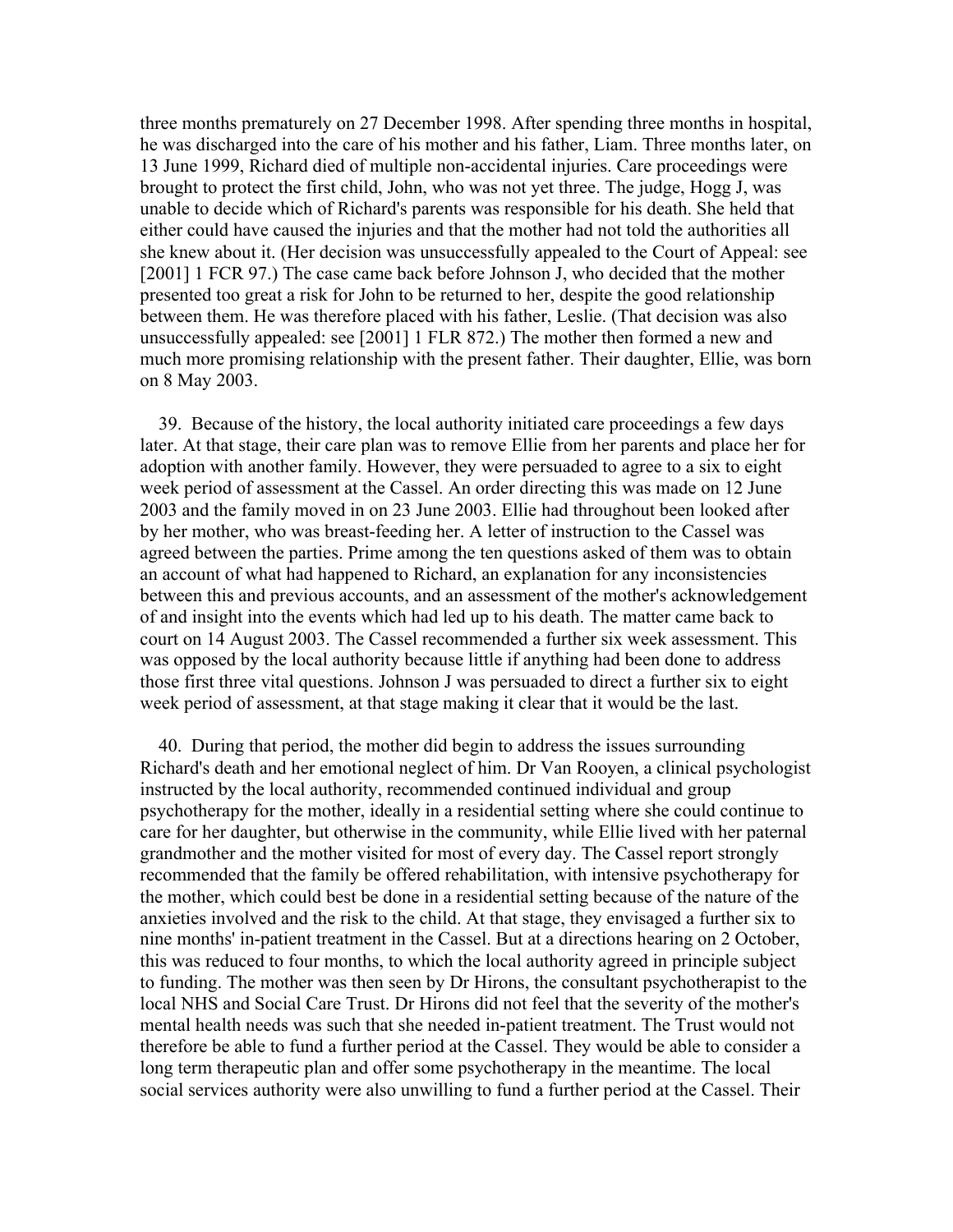care plan, which had evolved gradually from adoption to rehabilitation now took the form of the alternative suggested by Dr Van Rooyen.

41. The case came back before Johnson J on 24 October 2003. He held that he had no power to direct that the local social services authority fund a further period of in-patient treatment in the Cassel, because by this time what was proposed "falls very clearly on the side of therapy rather than assessment". However, the family remained in the Cassel because there was an immediate appeal. After a hearing in December, the court announced that the appeal would be allowed. In the judgment of the court handed down in January 2004 (see [2004] 1 FLR 876, 890, para 48), the Court of Appeal said this:

"However, we do not consider that the trial judge should distil the essential question as: is what is proposed assessment or therapy? The essential question should always be, can what is sought be broadly classified as an assessment to enable the court to obtain the information necessary for its own decision?" 42. The issue for us, therefore, is whether on the true construction of section 38(6), that is indeed the "essential question" for the court. Before turning to it, however, we should record with joy that the family left the Cassel in April 2004 to live in their own home with a package of monitoring, therapy and support. Their rehabilitation in the community was so successful that no order was made at the final hearing of the care proceedings in July 2004. Ellie has therefore been able to live with her mother and father

throughout her life. The cost to the local authority of their stay in the Cassel, however, was more than £200,000. They have appealed against the decision of the Court of Appeal as a matter of principle.

## *In re C*

43. The correct construction of the phrase "medical or psychiatric examination or other assessment of the child" has already been considered by this House in *In re C (A Minor) (Interim Care Order: Residential Assessment)* [1997] AC 489. This House unanimously decided that it should be given a broad construction, enabling the court to order "a joint assessment of the child and the parents, including the parents' attitude and behaviour towards the child" (per Lord Browne-Wilkinson at p 502) or "any assessment which involves the participation of the child and is directed to providing the court with the material which, in the view of the court, is required to enable it to reach a proper decision at the final hearing of the application for a full care order" (at p 504). In that case, the House was not concerned with any distinction between "assessment" and "treatment". But that has since become a controversial issue: see *Re M (Residential Assessment Directions)*[1998] 2 FLR 371, Holman J; *Re B (Psychiatric Therapy for Parents)* [1999] 1 FLR 701, CA; *Re D (Jurisdiction: Programme of Assessment or Therapy)* [1999] 2 FLR 632, CA; *Re C (Children)(Residential Assessment)* [2001] 3 FCR 164, CA; *Re B (Interim Care Order: Directions)* [2002] EWCA Civ 25, [2003] 1 FLR 545; and *BCC v L and Others* [2002] EWHC 2327 (Fam), Charles J.

*Courts and local authorities*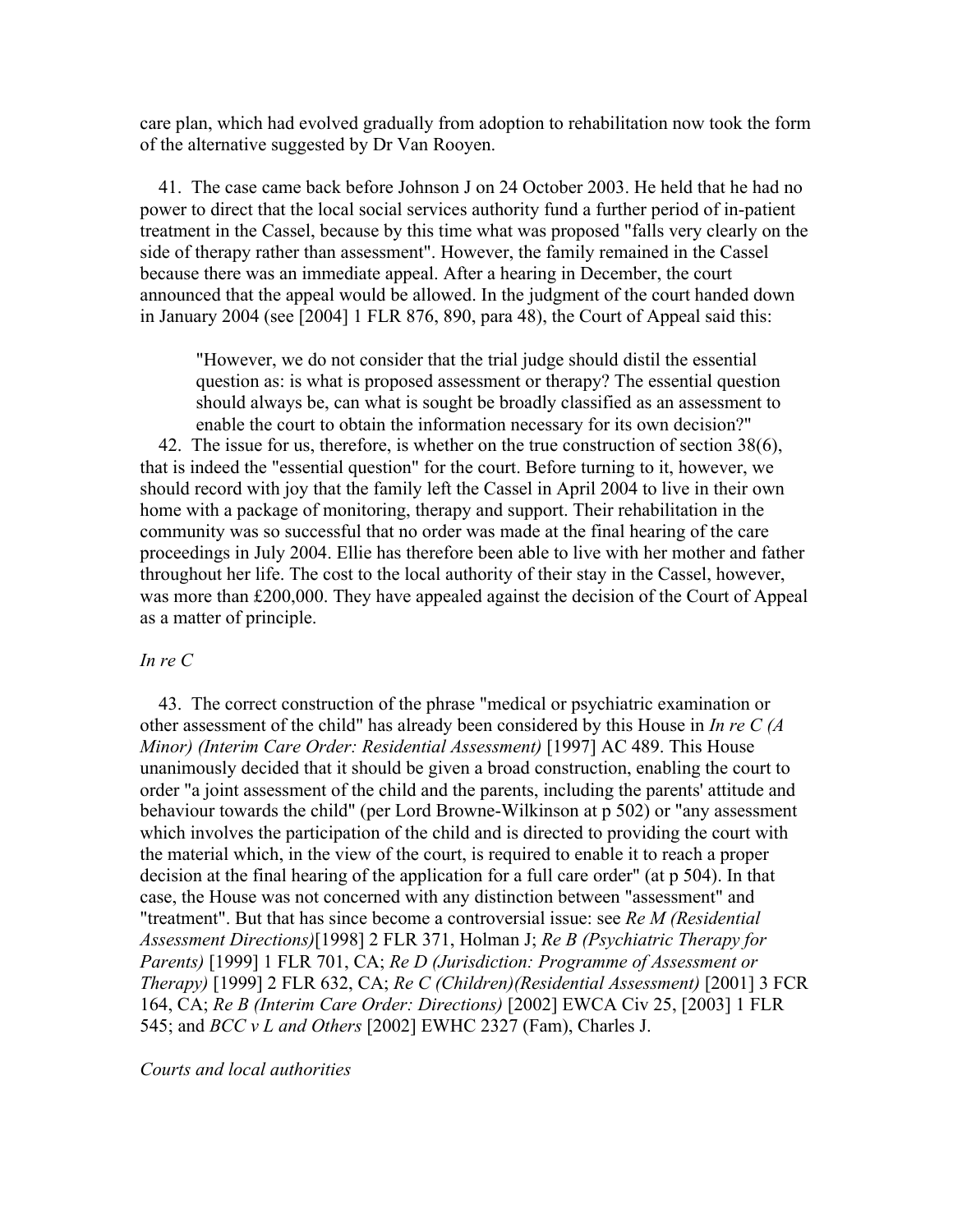44. The interpretation of "assessment" raises the question of what it is that has to be assessed. This in turn raises the general question of the proper division of decisionmaking responsibility under the 1989 Act between courts and local social services authorities. This question has recently been considered by this House in *Re S (Minors)(Care Order: Implementation of Care Plan)* [2002] 2 AC 291. Lord Nicholls of Birkenhead identified a "cardinal principle" of the Act, that once a final care order was made, it is for the local authority to decide how to meet their parental responsibilities towards the child. The courts' powers to intervene are limited to their jurisdictions over contact between the child and her family while she is in care, over the continued existence of the care order, and to judicial review (to these may now be added an action under the Human Rights Act 1998 if the authority has acted or proposes to act in a way which is incompatible with the Convention rights of either the child or her parents).

45. Lord Nicholls explained that this was a deliberate departure from the previous position under the wardship jurisdiction of the High Court, where the court retained power to give directions to the local authority (the same applied to the matrimonial jurisdiction of divorce courts, but the powers of the juvenile courts, which heard the bulk of the care cases at the time, were more limited). He pointed out that this was the result of a deliberate and widely discussed policy decision made at the time (p 310, para 27).

46. He referred to the *Review of Child Care Law* (September 1985), which ultimately led to the public law provisions of the 1989 Act. This prompted by the Second Report of the House of Commons Social Services Committee on *Children in Care* (Session 1983- 84, HC 360-I). On this issue, the Committee said this (at paras 66 - 67):

"66. There is a strong current of opinion in some quarters that the courts in care proceedings are at present unduly restricted by limitations on their powers to legitimising, if not actually rubber-stamping, the decisions and plans of local authority social services departments. As a reaction to this, a groundswell of opinion has arisen to suggest that the court - preferably reconstituted as a 'family court' - should be involved to a far greater degree both in discussions on longterm plans for a child when an order of any sort is made, and subsequently supervising the implementation of such plans . . .

67. The general principle upon which we have based our consideration of the correct balance between the need for justice and the welfare interests of children is that the courts should make long-term decisions impinging directly on the rights and duties of children and their parents, and that the local authority or other welfare agency should make decisions on matters which, although they may be of equal or greater importance, are not susceptible to clear and unambiguous resolution."

47. The *Review of Child Care Law*, the report to ministers of an interdepartmental working party (of which I was a member) (1985) adopted this principle (at paras 2.22 -  $2.26$ :

"2.20. One of our guiding principles has been that the court should be able to determine major issues such as the transfer of parental rights and duties where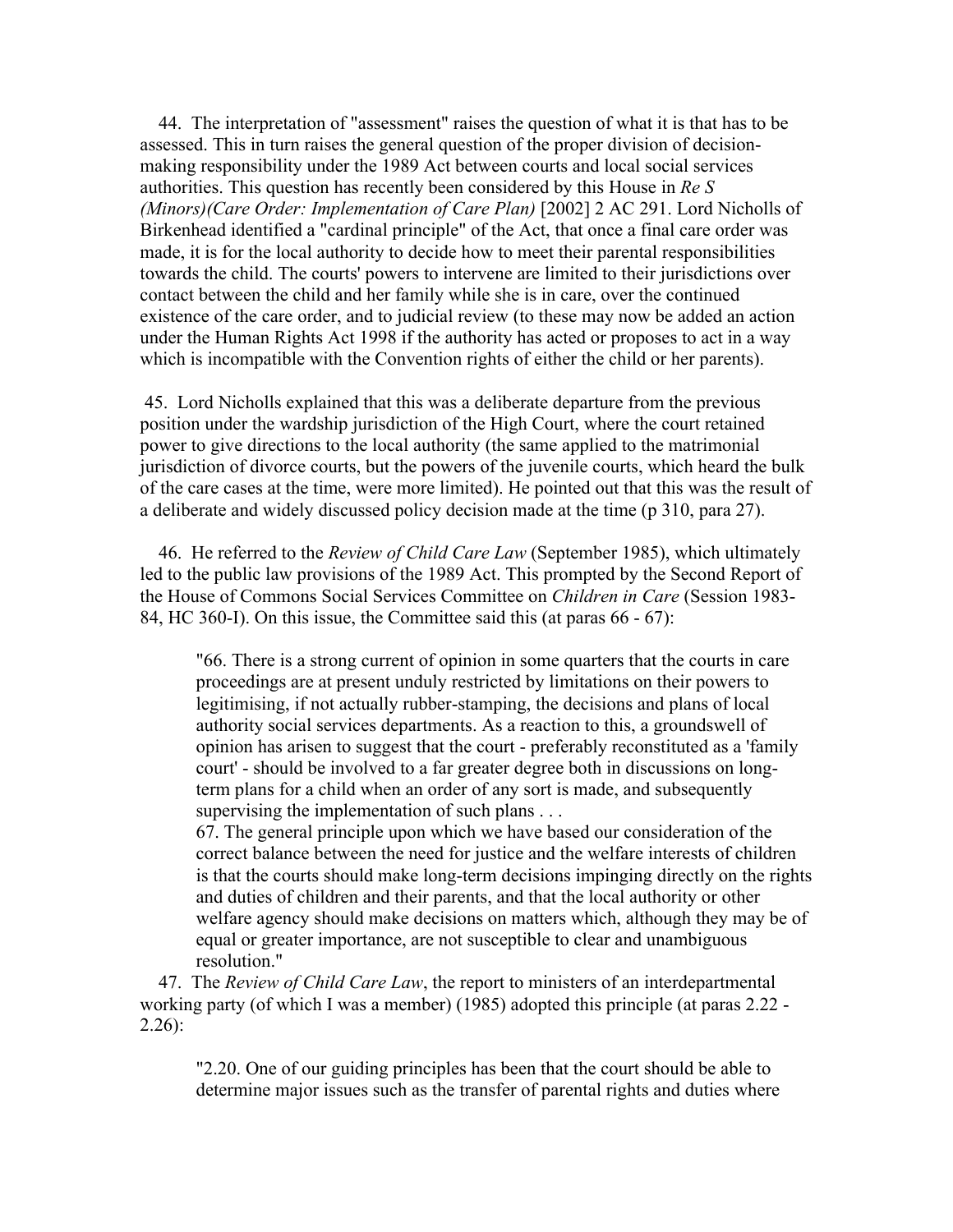there is or may be a dispute between parents and local authorities, while the management of the case should be the responsibility of the local authority... 2.23. The expertise of a court lies in its ability to hear all sides of the case, to determine issues of fact and to make a firm decision on a particular issue at a particular time, in accordance with the applicable law. It cannot initiate action to provide for the child, nor can it deliver the services which may best serve the child's needs. It is arguable that only if it were given the power to choose the precise placement of the child and the resources to ensure that a sufficient range of placements was made available, could a court realistically be given the function of undertaking regular reviews of the future of each child in care. 2.24. It is not only important that the reviewing body should itself have the power to deliver the care which it considers best for the child: it is also necessary that the body with day to day responsibility for the child should have a positive duty to 'take a grip on' the case and make firm and early decisions without the temptation to pass responsibility to another body."

As Lord Nicholls continued, at para 28:

"The Children Act, embodying what I have described as a cardinal principle, represents the assessment made by Parliament of the division of responsibility which would best promote the interests of children within the overall care system. The court operates as the gateway into care, and makes the necessary care order when the threshold conditions are satisfied and the court considers a care order would be in the best interests of the child. That is the responsibility of the court. … Then it is the responsibility of the local authority to decide how the child should be cared for."

48. Thus the court's role is plain. It is not, as Jonathan Cohen QC put it in his eloquent submissions on behalf of Ellie and her parents, to decide whether or not a child is to live with her family. It is, as Charles Howard QC put it on behalf of the local authority, to decide whether or not to make a care order.

49. But the position on the ground is never as simple as that. As Lord Nicholls went on to explain (at paras 29 - 31), "the [care] system does not always work well". He referred to *People like Us*, the Report of the Review of the Safeguards for Children Living Away from Home, led by Sir William Utting (1997), and to *The Government's Response to the Children's Safeguards Review*(1998, Cm 4105), which launched the "Quality Protects" programme. In his Foreword, Frank Dobson, Secretary of State for Health, explained how

"the Utting Report . . painted a woeful tale of failure. Many children who had been 'taken into care' to protect and help them had not been protected and helped. Instead some had suffered abuse at the hands of those who were meant to help them. Many more had been let down, never given the attention they needed, shifted from place to place, school to school, and then turned out when they reached 16."

50. The courts are only too well aware of some of the problems in the care system, not least because they tend to see the problems rather than the successes. They also see those problems in the context of a legal system which has always tried, and is now required, to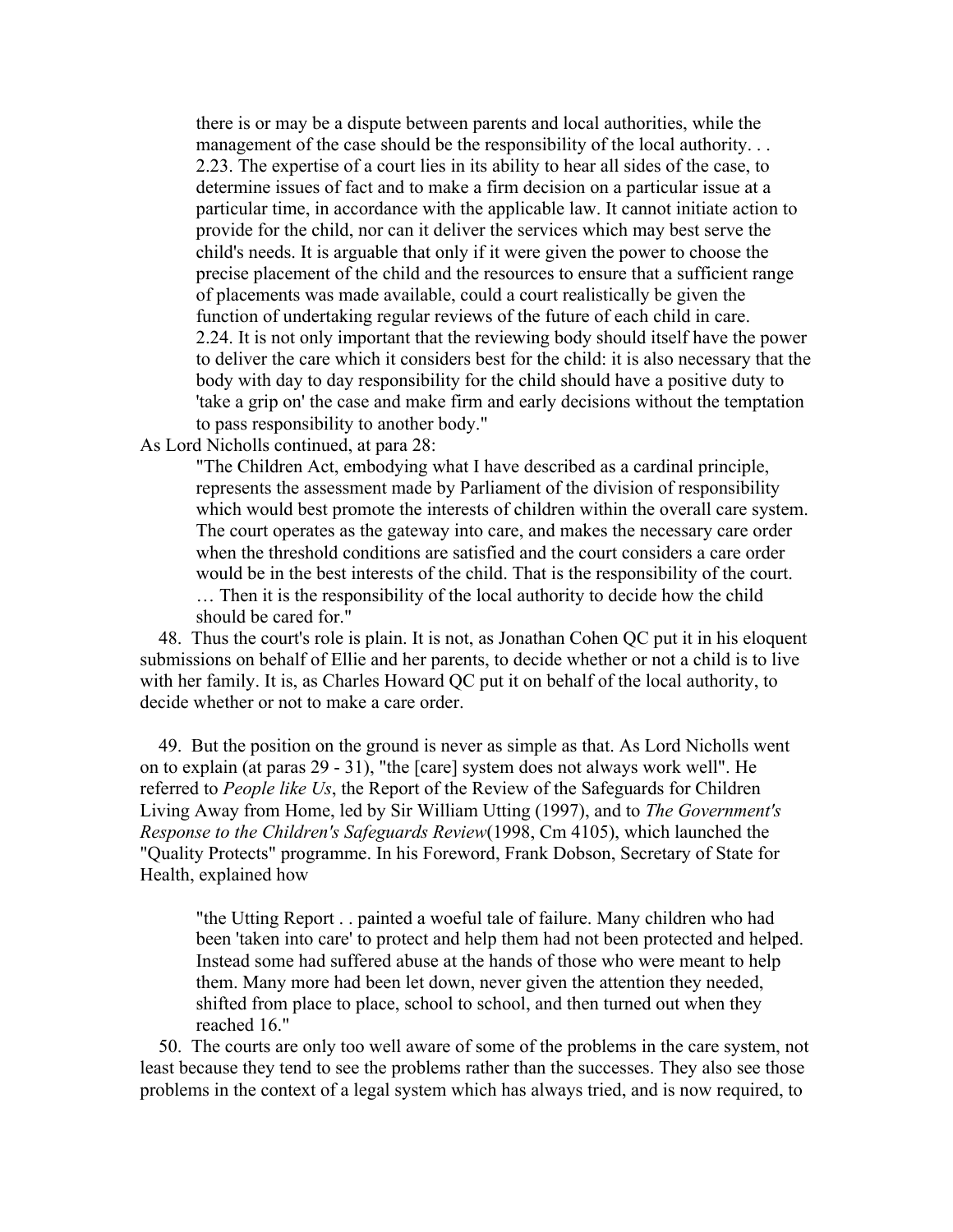respect the rights of both parents and child to their family life together unless there are compelling reasons to interfere. Many in the family justice system can also recall the days before the 1989 Act, when the principal decision facing the court in wardship proceedings was not whether the child should be removed from the family, but whether to approve a long term placement with a view to adoption, rather than keep alive the hope of reuniting the child with her family. Since the early 1970s, social work practice, too, has quite rightly been concerned to plan a permanent future for the child, whether that lies at home with her family or elsewhere with another "forever family". No-one wants a child, especially a young child, to be left indefinitely in care, with no "real" parents other than a public authority.

51. Thus the courts have always been concerned to know about the local authority's plans for the child. The House of Commons Social Services Committee put it this way (1983-84, HC 360-I, para 70):

"We would not want courts to delay a decision unduly, nor to use that power of delay to pressure local authorities into a course of action designed to satisfy the court rather than to suit the child. But the court is entitled to expect to be told an authority's general intentions on matters such as placement or parental access, and to base their choice between for example, a supervision order [or] a care order . . . to an extent on that information."

52. The 1989 Act itself strengthened the internal processes of care planning within local authorities, but it also gave added prominence to the care plan in the court's own decision-making. Under section 31(1) of the Act, the court cannot make a care or supervision order unless it is satisfied of the so-called "threshold conditions" relating to the risk of harm to the child if an order is not made. But this is just the threshold. When deciding what, if any order to make, the child's welfare is the paramount consideration (section 1(1)), having regard in particular to the "checklist" of factors relevant to her welfare (section  $1(3)$ ). But the court "shall not make the order or any of the orders unless it considers that doing so would be better for the child than making no order at all" (section 1(5)). At this stage, therefore, the court has to take out its crystal ball and seek to discern, so far as it can, what the future might hold for the child.

53. As Professor Judith Harwin put it in "Care Planning: an Inter-agency Endeavour: Observations", a paper given at the President's Inter-disciplinary Conference in September 1997 (see Thorpe and Clarke, eds) *Divided Duties, Care planning for children within the family justice system* (Family Law 1998), at p 85, "The care plan provides a framework for local authority case management and it delineates the goals to be achieved and the desired outcomes for the child." The Department of Health, *Children Act 1989 Guidance and Regulations*, volume 3, *Family Placements*, para 2.62, gave guidance on what the contents of a plan for the child should be. Research indicated that most authorities followed this, although not always as fully as the courts would have liked. But the 1997 President's conference also revealed that the courts still had concerns about their lack of control over the implementation of the care plan once a care order had been made and a corresponding concern that the plan should be as full, clear and precise as possible before the court was committed to making the order.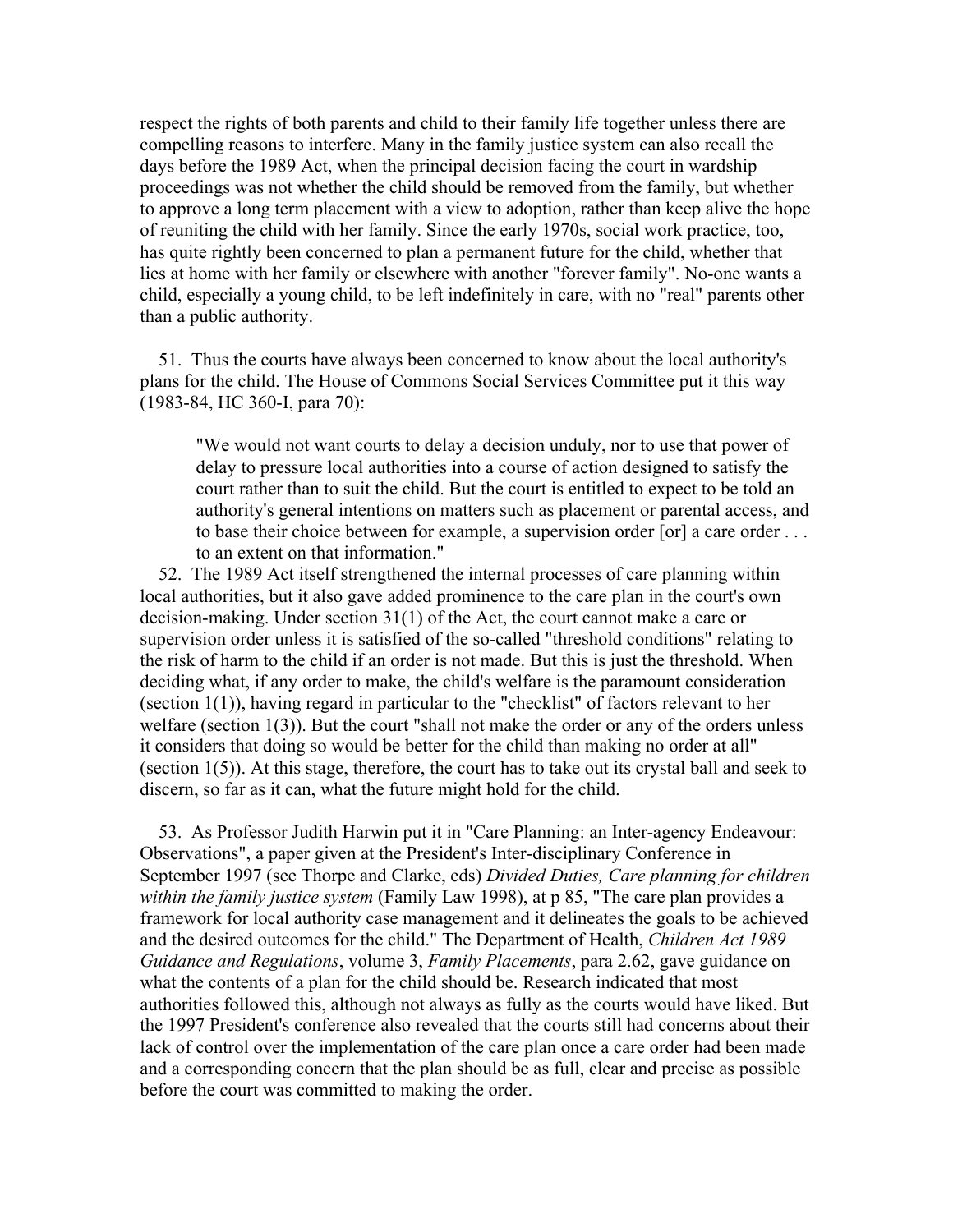54. This latter concern was met by further guidance from the Department of Health, *Care Plans and Care Proceedings under the Children Act 1989* (Local Authority Circular LAC (99)29). But, as Sir William Utting had himself said when Chief Social Services Inspector, in his foreword to *Protecting Children, A Guide for Social Workers undertaking a Comprehensive Assessment* (the so-called "orange book" published in 1988), "Good practice requires that a social work action plan should be based on an assessment in which all relevant factors have been evaluated." These obviously include the identified needs of the child and the capacity of her parents, the wider family and the children's services to meet those needs. The "orange book" has since been replaced by the comprehensive guidance given in the Department's *Framework for the Assessment of Children in Need and their Families* (2000).

55. This emphasis upon careful scrutiny of the care plan, formulated in the light of a comprehensive assessment of the child and her family, has inevitably put back the point at which the court is ready to make a final order and thus to relinquish control to the local authority. To return to Lord Nicholls in *In re S*, [2002] 2 AC 291, para 92:

"When a local authority formulates a care plan in connection with an application for a care order, there are bound to be uncertainties. Even the basic shape of the future life of the child may be far from clear. Over the last 10 years problems have arisen about how far courts should go in attempting to resolve these uncertainties before making a care order and passing responsibility to the local authority."

56. He went to recount cases falling either side of the line: on the one hand, allowing a limited period of "planned and purposeful delay" before making the order (see *C v Solihull Metropolitan Borough Council* [1993] 1 FLR 290) and, on the other, where the uncertain outcome of parental treatment was a matter to be worked out after the care order was made, not before (see *In re J (Minors)(Care: Care Plan)* [1994] 1 FLR 253. He concluded (para 99) that:

"Despite all the inevitable uncertainties, when deciding whether to make a care order the court should normally have before it a care plan which is sufficiently firm and particularised for all concerned to have a reasonably clear picture of the likely way ahead for the child for the foreseeable future."

Further than that, he did not feel able to go.

57. In many cases, of course, the child will be the subject of an interim care order made under section 38(1) of the 1989 Act. This does not pre-judge the eventual outcome of the case, as the court has only to be satisfied that there are reasonable grounds for believing that that the threshold criteria for making a full care order are made out (see section 38(2)). Nevertheless, the legal effect while the order is in force is the same as a full care order (see section 31(11)). This means that the local authority have parental responsibility for the child and can determine the extent to which the parents are able to meet their own responsibility (see section 33(3) and (4)). Thus the child is fully protected but the court and the child's guardian remain fully involved in the case. This may contribute to the temptation to remain involved until much of the uncertainty referred to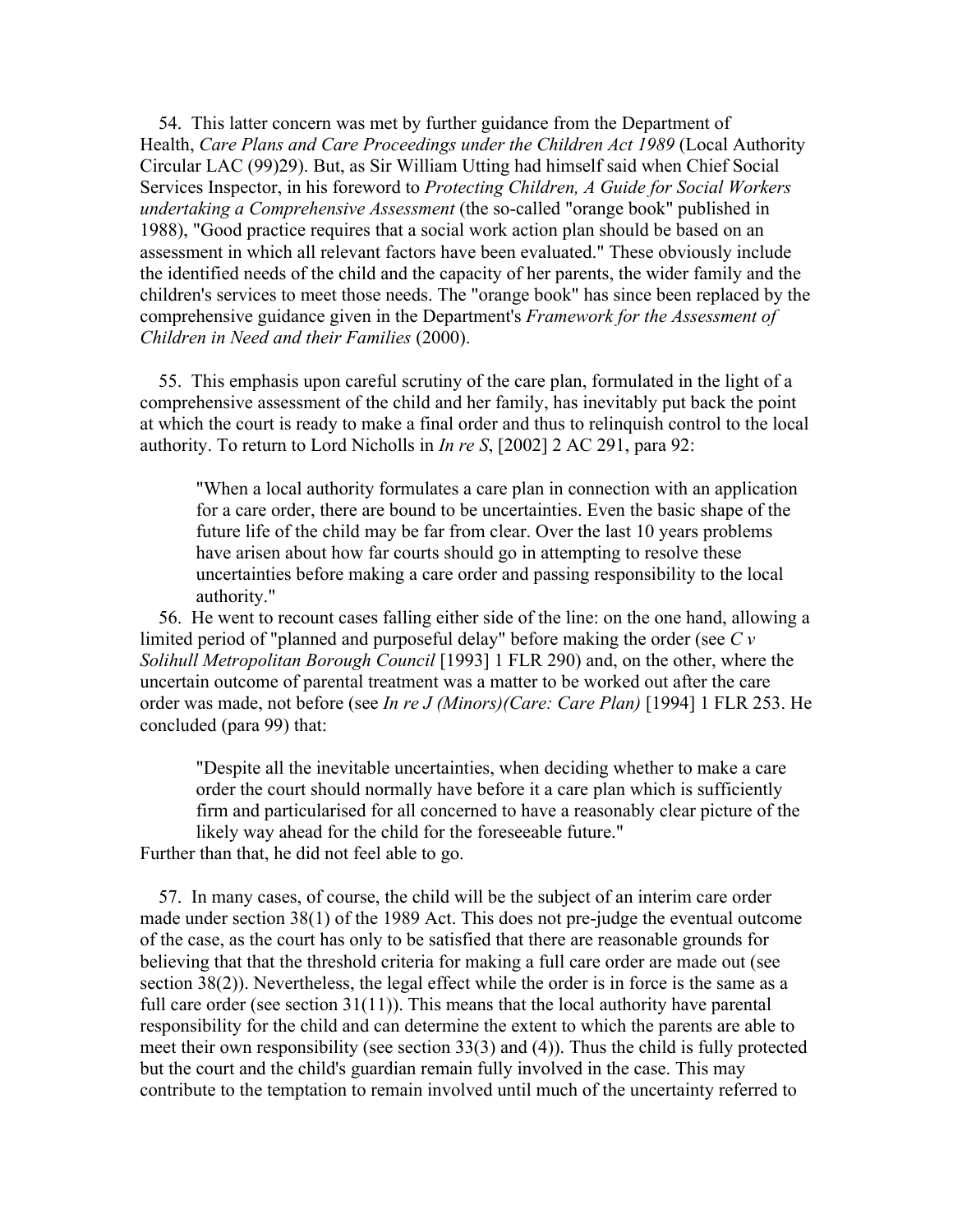by Lord Nicholls has been resolved. But that temptation should be resisted if it conflicts with the "cardinal principle" and the equally important principle that delay in determining their future is bad for children.

#### *Delay*

58. To my mind, the link between the uncertainty referred to by Lord Nicholls and the problem of "delay" in care proceedings is clear. It is no surprise to find that care proceedings now take far longer than was envisaged when the 1989 Act was passed. As the Lord Chancellor's Department's*Scoping Study on Delay in Children Act Cases* (March 2002) pointed out,

"24. When the Children Act 1989 was implemented in 1991, it was anticipated that it would take an average of 12 weeks for care cases to be resolved. This has proved over-optimistic and has rarely been realised in practice. . . By 1996 care cases were in fact taking 46.1 weeks from the time they started to the time of a final decision.

25. By the end of 2000, this figure had risen again to an average of 50.3 weeks, 4 times as long as the original projection and almost a year of a child's life. In 2001 the figure has reduced, but is still high at 47.1 weeks."

59. The 1989 Act has several provisions designed to minimise delay and ensure that the case is decided as quickly as possible. Section 1(2) of the 1989 Act requires the court "to have regard to the general principle that any delay in determining the question is likely to be prejudicial to the child's welfare". Section 32 requires a court hearing care proceedings to "draw up a timetable with a view to disposing of the application without delay" and enables it to give directions for ensuring that the timetable is kept. Section 38 lays down strict time limits for any compulsory intervention in the family, whether by way of an interim care order or an interim supervision order, before the case is finally determined. The initial order can last for up to eight weeks, and the second order can last for four weeks from the end of that eight weeks, but further orders can only last for four weeks at a time (see section 38(4) and (5)). These time limits clearly reflect the expectation that the proceedings would normally last no longer than 12 weeks. The *Review of Child Care Law*recommended that interim orders should be available both before the threshold criteria were proved and afterwards, if the court required more information before deciding what order, if any, would be the most effective to safeguard the child's welfare. But it assumed that both the adjournment and the interim order should only be for 28 days, as "normally the presentation of the local authority's plans for the child should enable the court to determine at the time of the main hearing the effectiveness of the order which is contemplated" (para 17.22).

60. Experience has shown that this was always a forlorn hope. The latest attempt to tackle the problem is the *Protocol for Judicial Case Management in Public Law Children Act Cases* [2003] 2 FLR 719. The President, Lord Chancellor and Secretary of State for Education and Skills begin their foreword thus: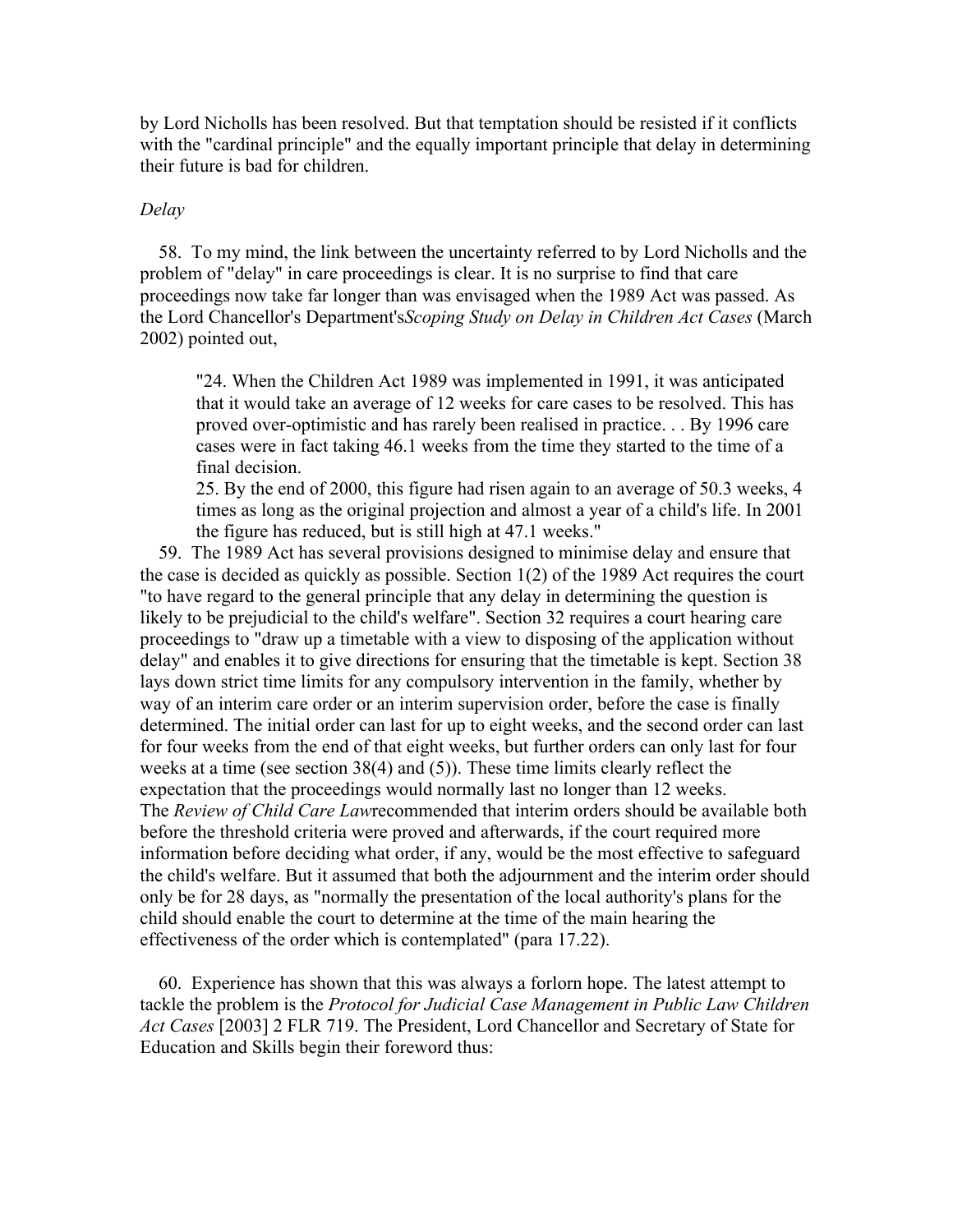"After over a decade of otherwise successful implementation of the Children Act 1989 there remains a large cloud in the sky in the form of delay. Delay in care cases has persisted for too long. The average care case lasts for almost a year. This is a year in which the child is left uncertain as to his or her future, is often moved between several temporary care arrangements, and the family and public agencies are left engaged in protracted and complex legal wranglings. "

The guideline is 40 weeks for the conclusion of care cases. The basis is that "a change in the whole approach to case management and a clarification of focus, among all those involved in care cases, is the best way forward."

#### *Section 38(6)*

61. It is against that background that Section 38(6) has to be construed. It is set out at paragraph 2 above. But it should not be construed in isolation from subsection (7):

"A direction under subsection (6) may be to the effect that there is to be -

(a) no such examination or assessment; or

(b) no such examination or assessment unless the court directs otherwise." As Lord Browne-Wilkinson said in *In re C*, at [1997] AC 489, 501

"The Act should be construed purposively so as to give effect to the underlying intentions of Parliament. . . . The purpose of subsection (6) is to enable the court to obtain the information necessary for its own decision, notwithstanding the control over the child which in all other respects rests with the local authority."

62. As Lord Browne-Wilkinson pointed out, the power in subsections (6) and (7) to decide what "medical or psychiatric examination or other assessment" the child should undergo was a power to limit or control the parental responsibility which otherwise the local authority have for the child even under an interim care order (see sections 31(11) and  $33(3)(a)$ ). On the one hand, the court might insist that the child have such an examination or assessment even if the local authority did not want this. Otherwise, the local authority would be in control of what evidence about the child might be obtained and put before the court. This could well be unfair to the parents, whose power to meet their own responsibilities for the child can be determined by the local authority (see section 33(3)(b) and (4)). On the other hand, the court might put limits on the number and type of examinations or assessments which the child had to undergo, for example by insisting on a single report by a jointly instructed independent expert in cases of suspected non-accidental injury or sexual abuse.

63. The legislative history makes it clear that the latter was a principal, if not the principal, purpose of section 38(6) and (7). There was no reference to such a power in either the *Review of Child Care Law* (1985) or the White Paper on *The Law on Child Care and Family Services* (1987) (Cm 62). Nor did it feature in the draft Children Bill annexed to the Law Commission's Report on*Guardianship and Custody* (Law Com No 172, July 1988), which reflected the proposals both of the child care law review and of the Commission's review of the private law relating to children. But also important in the genesis of the Act was the *Report of the Inquiry into Child Abuse in Cleveland 1987* led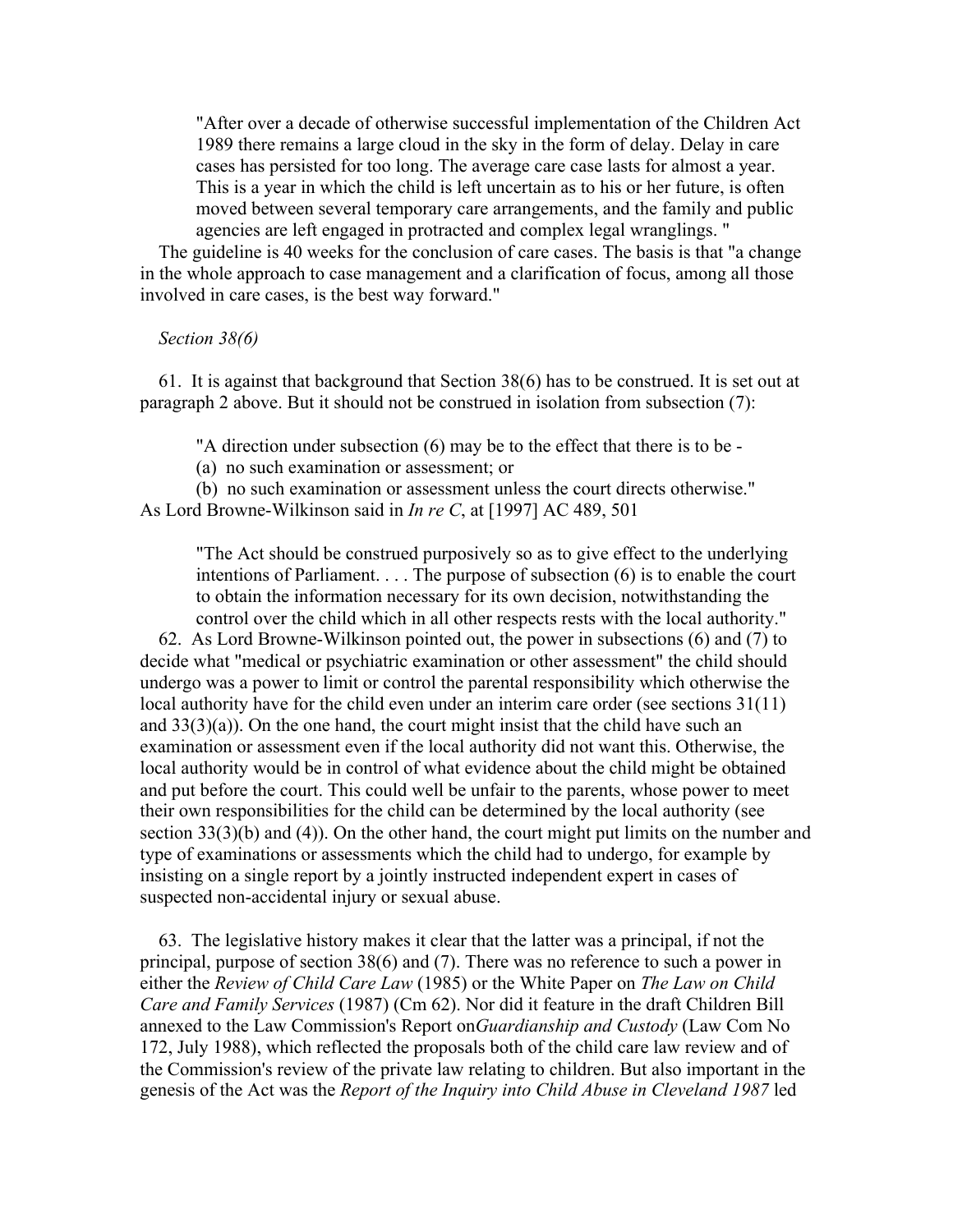by Dame Elizabeth Butler-Sloss (July 1988) (Cm 412). The Inquiry was very concerned about the number of examinations by different doctors of the same child, more for the purpose of providing information for the adults than for the advantage of the child (para 11.45). It recommended that children should not be subjected to repeated medical examinations or repeated interviews solely for evidential purposes (p 245). It also recommended that the court should have to determine disputes over medical examination during the currency of an emergency protection order and to determine further medical examinations for evidential purposes after care proceedings were initiated (pp 252-253). It is fair to conclude that section 38(6) and (7) were inserted into the Act in response to these recommendations. The same is true of section  $44(6)$ ,  $(7)$  and  $(8)$ , which make virtually identical provision where an emergency protection order is in force.

64. The purpose of these provisions is, therefore, not only to enable the court to obtain the information it needs, but also to enable the court to control the information-gathering activities of others. But the emphasis is always on obtaining information. This is clear from the use of the words "examination" and "other assessment". If the framers of the Act had meant the court to be in charge, not only of the examination and assessment of the child, but also of the medical or psychiatric treatment to be provided for her, let alone for her parents, it would have said so. Instead, it deliberately left that in the hands of the local authority.

65. *A fortiori*, the purpose of section 38(6) cannot be to ensure the provision of services either for the child or his family. There is nothing in the 1989 Act which empowers the court hearing care proceedings to order the provision of specific services for anyone. To imply such a power into section 38(6) would be quite contrary to the division of responsibility which was the "cardinal principle" of the 1989 Act. (This is reinforced by the position in judicial review proceedings, recently considered by the House in *R(G) v Barnet London Borough Council* [2003] UKHL 57; [2004] 2 AC 208).

66. I appreciate, of course, that it is not always possible to draw a hard and fast line between information-gathering and service-providing. Some information can only be gathered through the provision of services. It may be necessary to observe the parents looking after the child at close quarters for a short period in order to assess the quality of the child's attachment to the parents, the degree to which the parents have bonded with the child, the current parenting skills of the parents, and their capacity to learn and develop. That is the sort of assessment which was involved in *In re C* [1997] AC 489.

67. But the court only has power to insist where this is relevant to the questions which the court has to answer. Where the threshold criteria are in issue, it must be recalled that these are phrased (in section 31(2)) in the present tense: that the child "*is* suffering or *is* likely to suffer significant harm"; and "that the harm or likelihood of harm *is* attributable to" the quality of actual or likely parental care or to the child's *being* beyond parental control. Where the threshold is found or conceded but the proper order is in issue, the welfare checklist is likewise focussed on the present, for example, in section 1(3)(f): "how capable each of his parents . . . *is* of meeting his needs". The capacity to change, to learn and to develop may well be part of that. But it is still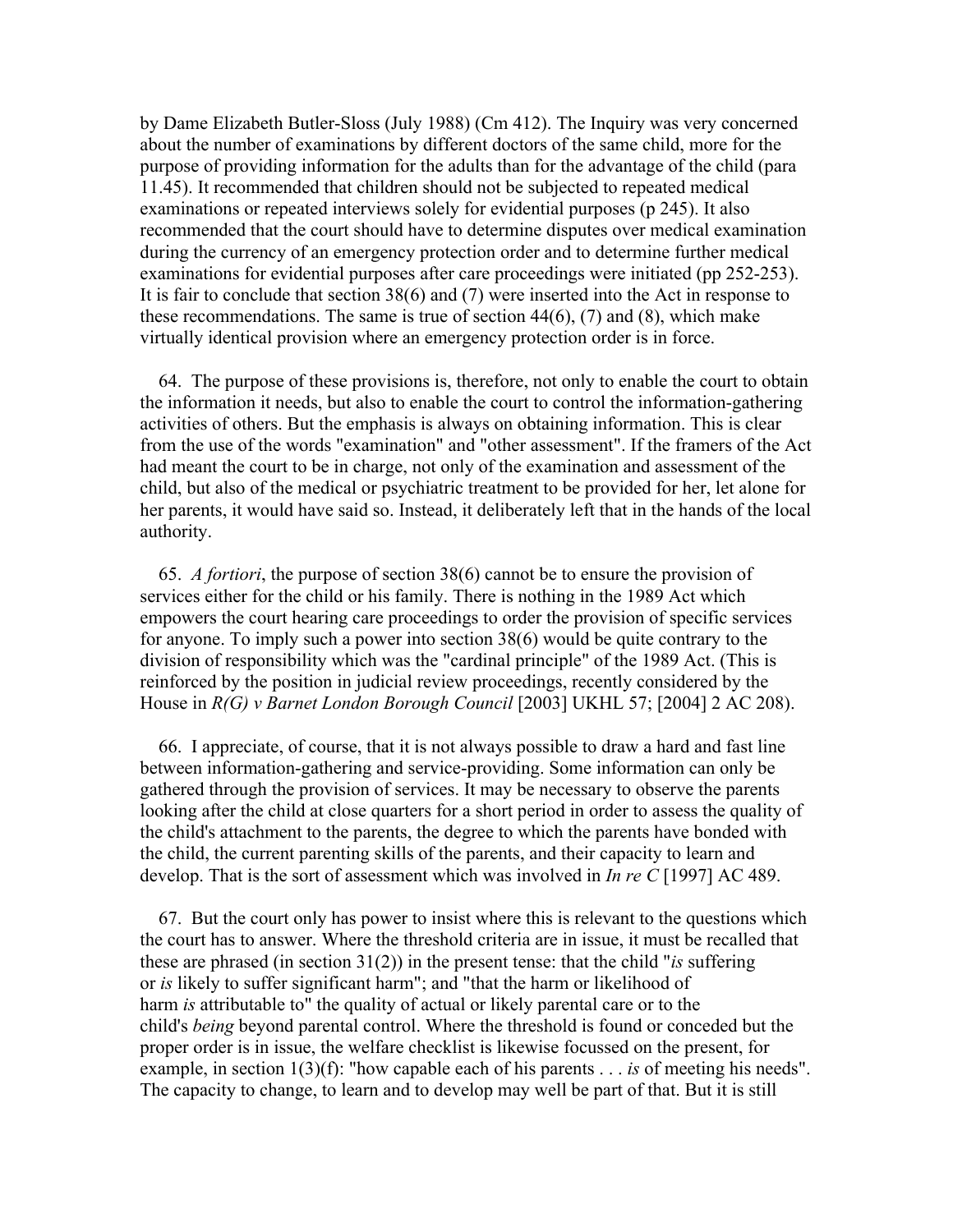the *present*capacity with which the court is concerned. It cannot be a proper use of the court's powers under section 38(6) to seek to bring about change.

68. These conclusions are reinforced by the Act's emphasis on reaching decisions without delay. It cannot have been contemplated that the examination or assessment ordered under section 38(6) would take many months to complete. It would be surprising if it were to last more than two or three months at most. The important decision for the court is whether or not to make a care order, with all that that entails. But the care order is not the end of the story. The court retains jurisdiction over the contact between the child and his family (see section 34). The local authority has a duty to place the child with parents or other members of the family unless this is impracticable or inconsistent with the child's welfare (see section  $23(6)$ ). The court may sometimes have to accept that it is not possible to know all that is to be known before a final choice is made, because that choice will depend upon how the family and the child respond and develop in the future.

## *Conclusion*

69. In short, what is directed under section 38(6) must clearly be an examination or assessment of the child, including where appropriate her relationship with her parents, the risk that her parents may present to her, and the ways in which those risks may be avoided or managed, all with a view to enabling the court to make the decisions which it has to make under the Act with the minimum of delay. Any services which are provided for the child and his family must be ancillary to that end. They must not be an end in themselves. In this case, the judge was clearly entitled to reach the conclusion that any further in-patient treatment in the Cassel had gone beyond what fell within his power to order under section 38(6). I would allow this appeal.

70. I would like to add two footnotes. First, I entirely accept that from a clinical point of view, these legalistic niceties are both unhelpful and unfair in the real world of trying to work with seriously disturbed families (see the discussion by Dr Roger Kennedy, Consultant Psychotherapist in charge of the Families Service at the Cassel, "Assessment and Treatment in Family Law - A Valid Distinction?" [2001] Fam Law 676). In an ideal world, the child's need for services such as the Cassel would be identified and the service provided. The only question for the court would be whether it should be provided voluntarily or under the auspices of some sort of court order. The problem is that the service needs funding and the local health trust and social services authority which have responsibility for the particular family involved may be unable or unwilling to fund it. That problem clearly requires a solution if the uniquely valuable service provided by the Cassel is to continue. But it is not permissible for the courts to try to solve the problem through a provision which was never designed for that purpose. It is sticking plaster at best and costly sticking plaster at that. We have not heard detailed argument upon whether or not the court has power to direct the local authority or any of the parties to fund the assessment. I would therefore prefer to express no concluded view on the issues raised in paragraphs 20 to 23 of the opinion of my noble and learned friend, Lord Scott of Foscote. But on the assumption that the court does have such power, the cost of any proposed assessment must be relevant to the court's decision whether or not to require the